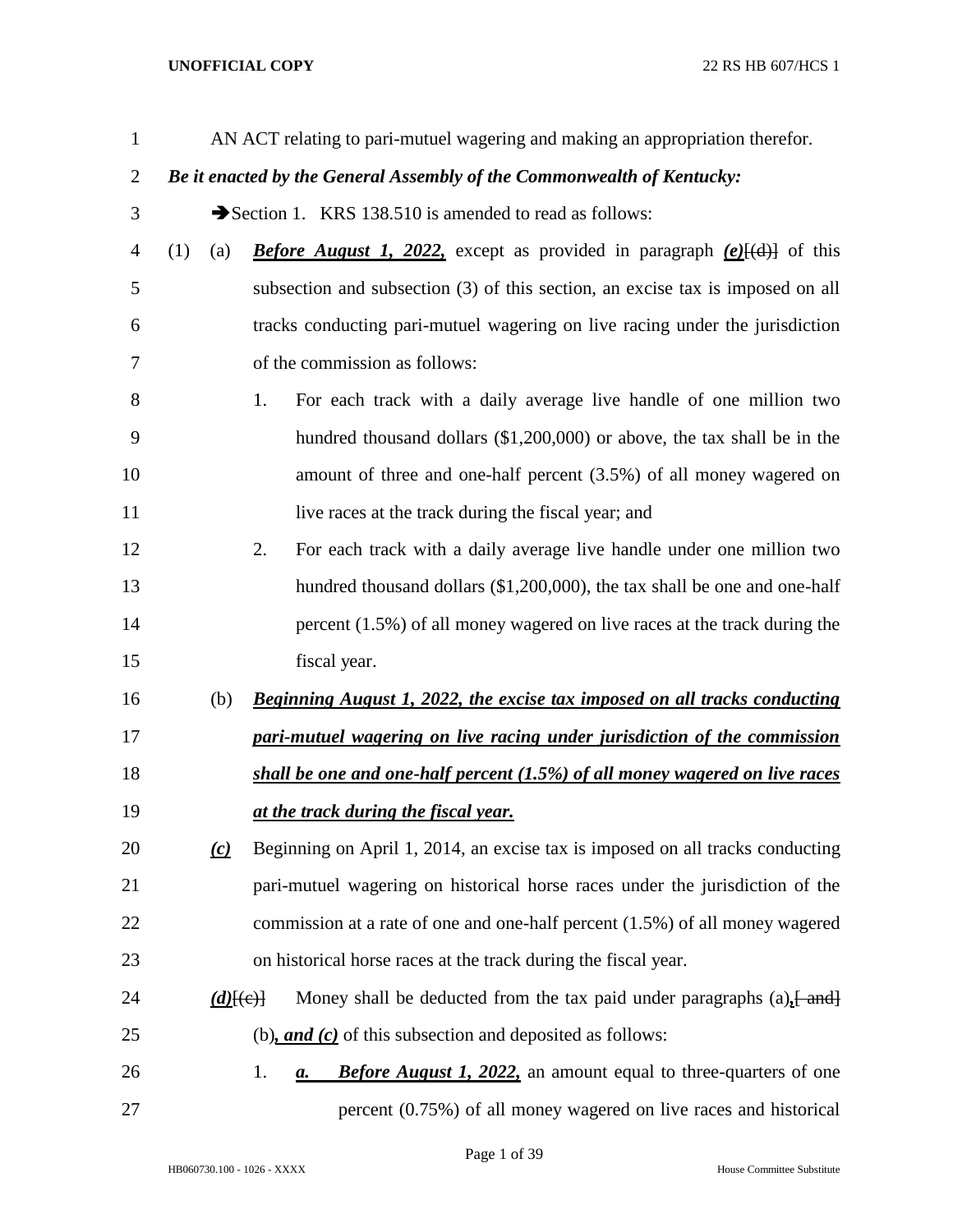| 1                   | horse races at the track for Thoroughbred racing shall be deposited          |
|---------------------|------------------------------------------------------------------------------|
| $\overline{2}$      | in the Thoroughbred development fund established in KRS                      |
| 3                   | $230.400;$ and                                                               |
| $\mathbf{b}$ .<br>4 | <u><b>Beginning August 1, 2022, an amount equal to three-quarters of</b></u> |
| 5                   | <u>one percent (0.75%) of all money wagered on live races and</u>            |
| 6                   | historical horse races at the track for Thoroughbred racing shall            |
| 7                   | be deposited in the Thoroughbred development fund established                |
| 8                   | in KRS 230.400 until forty million dollars (\$40,000,000) has                |
| 9                   | been deposited during a fiscal year, at which point the amount               |
| 10                  | deposited in the fund shall decrease to four-tenths of one percent           |
| 11                  | (0.4%) of all money wagered on live and historical horse races at            |
| 12                  | the track for Thoroughbred racing;                                           |
| 2.<br>13<br>a.      | <b>Before August 1, 2022,</b> an amount equal to one percent (1%) of all     |
| 14                  | money wagered on live races and historical horse races at the track          |
| 15                  | for harness racing shall be deposited in the Kentucky standardbred           |
| 16                  | development fund established in KRS 230.770. Beginning August                |
| 17                  | <u>1, 2022, an amount equal to one percent (1%) of all money</u>             |
| 18                  | <u>wagered on live races at the track for harness racing shall be</u>        |
| 19                  | deposited in the Kentucky standardbred development fund until a              |
| 20                  | total of twenty million dollars (\$20,000,000) has been deposited            |
| 21                  | during a fiscal year from this subparagraph, at which point the              |
| 22                  | <u>amount deposited shall decrease to four-tenths of one percent</u>         |
| 23                  | <u>(0.4%) of all money wagered; and</u>                                      |
| 24<br>$\bm{b}$ .    | <b>Beginning August 1, 2022, an amount equal to one percent (1%)</b>         |
| 25                  | of all money wagered on historical horse races at the track for              |
| 26                  | <u>harness racing shall be divided with at least one-half (1/2) being</u>    |
| 27                  | deposited into the Kentucky standardbred development fund                    |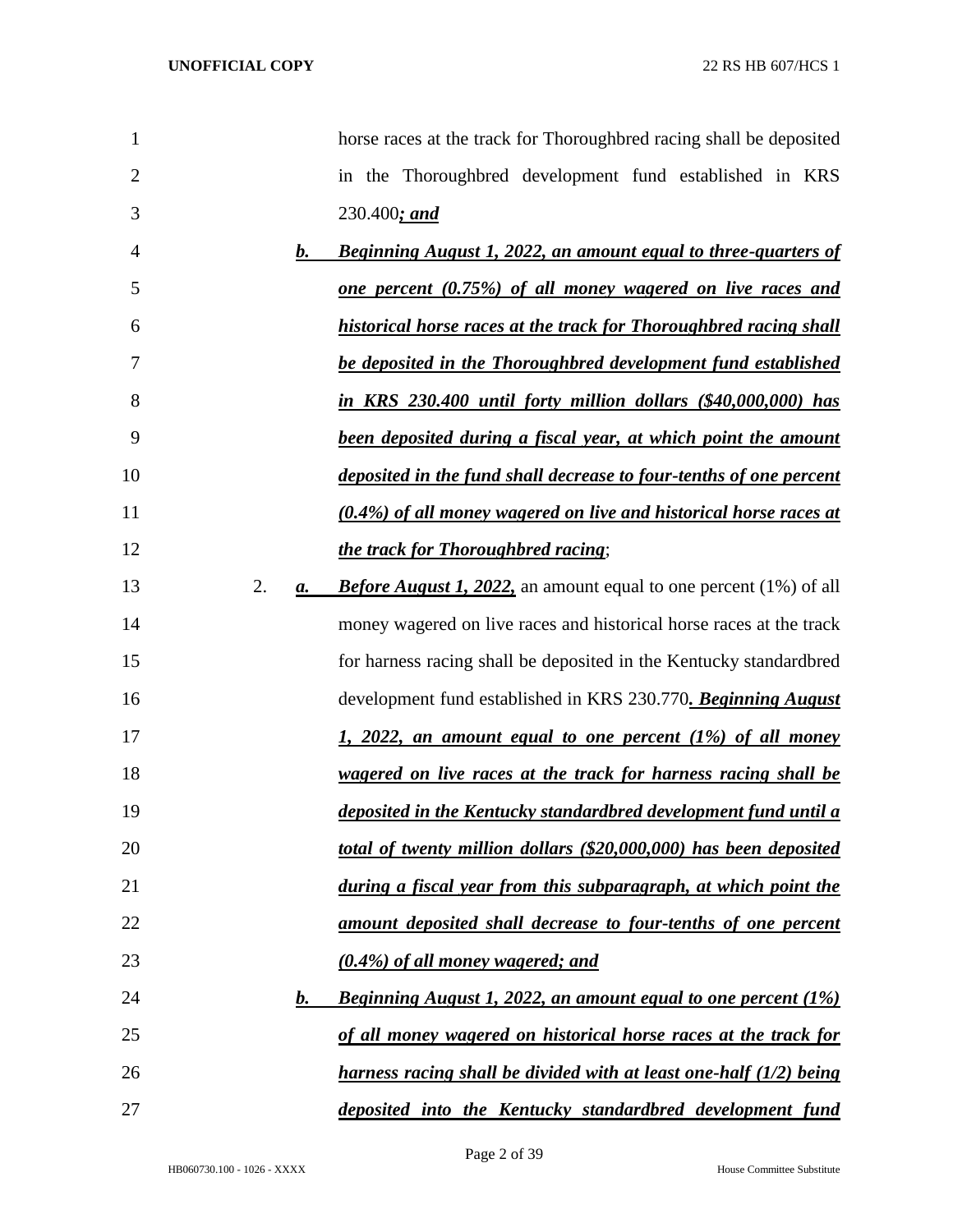| $\mathbf{1}$   |    | established in KRS 230.770, with exact amounts based upon                          |
|----------------|----|------------------------------------------------------------------------------------|
| $\overline{2}$ |    | contracts between the parties that have been filed with the                        |
| 3              |    | commission until a total of twenty million dollars (\$20,000,000)                  |
| 4              |    | has been deposited into the Kentucky standardbred development                      |
| 5              |    | fund during a fiscal year from this subparagraph, at which point                   |
| 6              |    | the amount deposited in this subdivision shall decrease to four-                   |
| 7              |    | <u>tenths of one percent (0.4%) of all money wagered;</u>                          |
| 8              | 3. | An amount equal to one percent $(1%)$ of all money wagered on live                 |
| 9              |    | races and historical horse races at the track for quarter horse, paint horse,      |
| 10             |    | Appaloosa, and Arabian horse racing shall be deposited in the Kentucky             |
| 11             |    | quarter horse, paint horse, Appaloosa, and Arabian development fund                |
| 12             |    | established by KRS 230.445;                                                        |
| 13             | 4. | An amount equal to two-tenths of one percent $(0.2%)$ of all money                 |
| 14             |    | wagered on live races and historical horse races at the track shall be <i>paid</i> |
| 15             |    | as follows [deposited in the]:                                                     |
| 16             |    | To the equine industry program trust and revolving fund<br>a.                      |
| 17             |    | established by KRS 230.550 to support the Equine Industry                          |
| 18             |    | Program at the University of Louisville, except that the amount                    |
| 19             |    | deposited from money wagered on historical horse races in any                      |
| 20             |    | fiscal year shall not exceed six hundred fifty thousand dollars                    |
| 21             |    | $(\$650,000);$                                                                     |
| 22             |    | To the University of Kentucky for equine industry programs at<br>b.                |
| 23             |    | the university, except that the amount paid from money wagered                     |
| 24             |    | on historical horse races in any fiscal year shall not exceed four                 |
| 25             |    | hundred thousand dollars (\$400,000);                                              |
| 26             |    | To the Bluegrass Community and Technical College for the<br>$\boldsymbol{c}$ .     |
| 27             |    | provision of equine industry programs by the system, except that                   |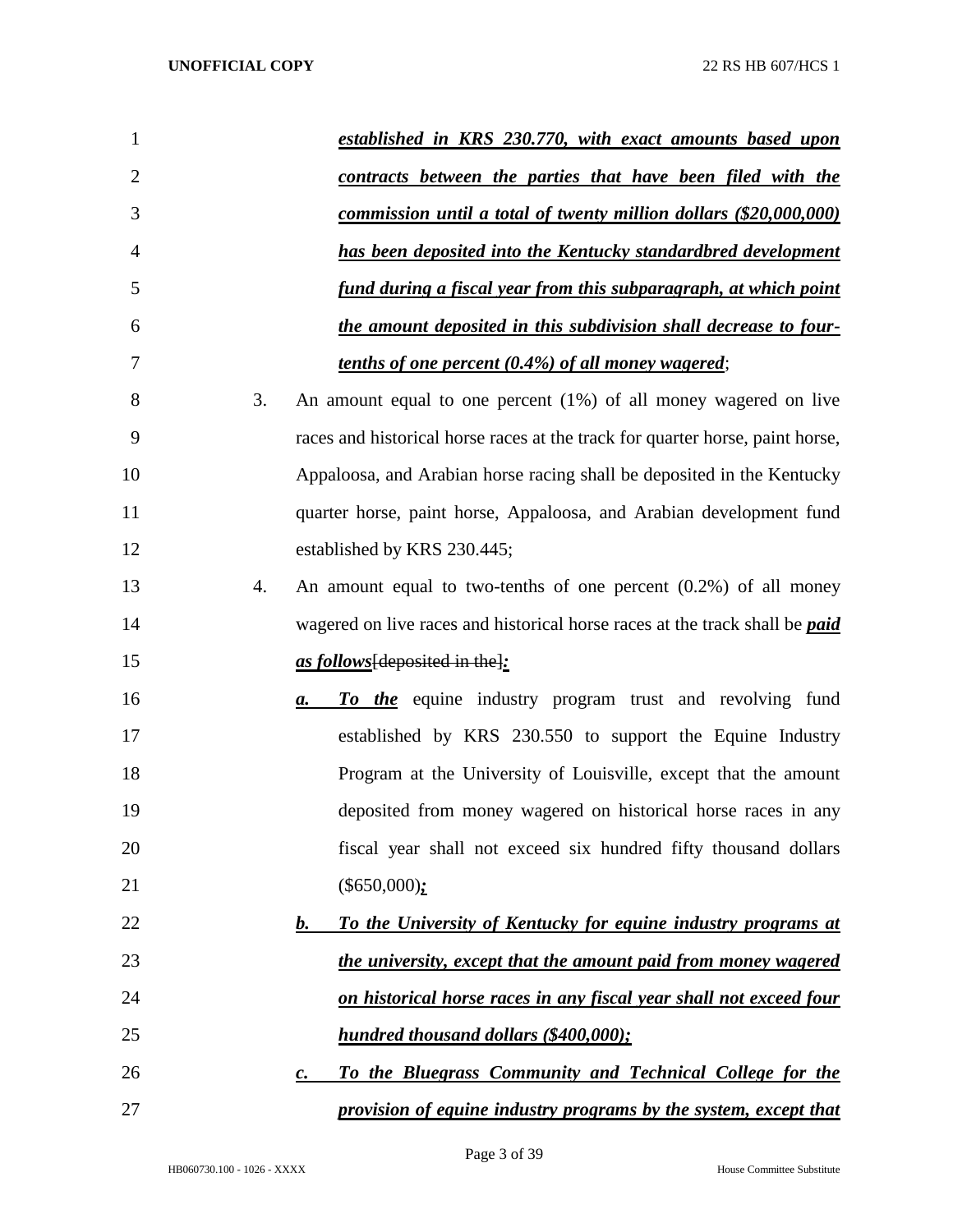| $\mathbf{1}$   |    |                    | the amount paid from money wagered on historical horse races          |
|----------------|----|--------------------|-----------------------------------------------------------------------|
| $\overline{2}$ |    |                    | in any fiscal year shall not exceed two hundred fifty thousand        |
| 3              |    |                    | dollars (\$250,000);                                                  |
| 4              |    | $\boldsymbol{d}$ . | <u>Amounts remaining in a fiscal year after payments are made in</u>  |
| 5              |    |                    | accordance with subdivision a., b., and c. of this subparagraph       |
| 6              |    |                    | shall be made to:                                                     |
| 7              |    |                    | The Kentucky Thoroughbred breeders incentive fund<br>$i_{-}$          |
| 8              |    |                    | established in KRS 230.800, in an amount not to exceed                |
| 9              |    |                    | <u>four hundred thousand dollars (\$400,000); and</u>                 |
| 10             |    |                    | <b>The Kentucky standardbred breeders incentive fund</b><br>ii.       |
| 11             |    |                    | established in KRS 230.802, in an amount not to exceed                |
| 12             |    |                    | <u>one hundred thousand dollars (\$100,000); and</u>                  |
| 13             |    | e.                 | Any amounts remaining in a fiscal year after payments are made        |
| 14             |    |                    | in accordance with subdivision a., b., and d. of this                 |
| 15             |    |                    | subparagraph shall be paid to the general fund;                       |
| 16             | 5. | a.                 | An amount equal to one-tenth of one percent $(0.1\%)$ of all money    |
| 17             |    |                    | wagered on live races and historical horse races at the track shall   |
| 18             |    |                    | be deposited in a trust and revolving fund to be used for the         |
| 19             |    |                    | construction, expansion, or renovation of facilities or the purchase  |
| 20             |    |                    | of equipment for equine programs at state universities, except that   |
| 21             |    |                    | the amount deposited from money wagered on historical horse           |
| 22             |    |                    | races in any fiscal year shall not exceed three hundred twenty        |
| 23             |    |                    | thousand dollars (\$320,000).                                         |
| 24             |    | $\mathbf b$ .      | These funds shall not be used for salaries or for operating funds for |
| 25             |    |                    | teaching, research, or administration. Funds allocated under this     |
| 26             |    |                    | subparagraph shall not replace other funds for capital purposes or    |
| 27             |    |                    | operation of equine programs at state universities.                   |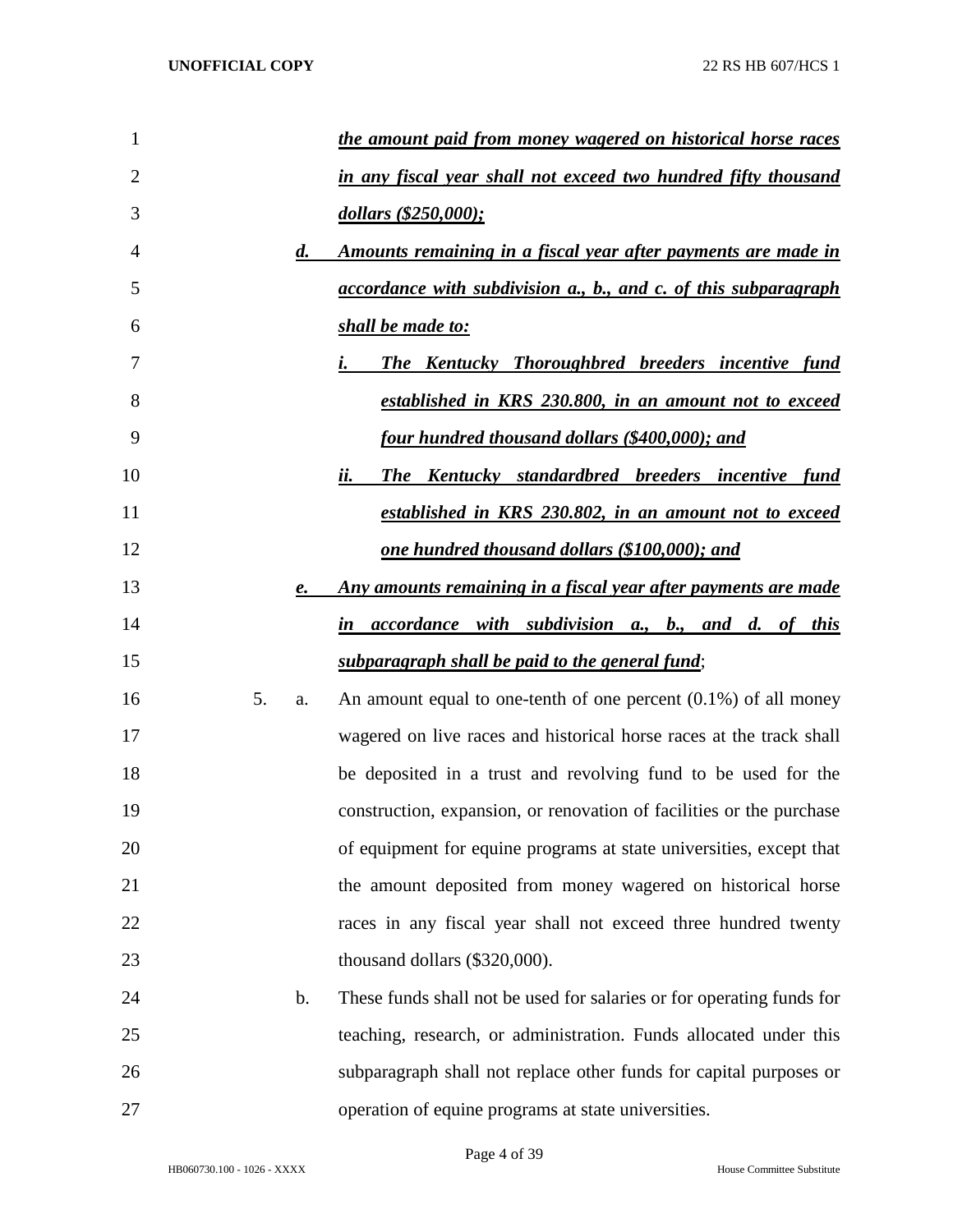| 1              |     |                   |              | $C_{\bullet}$ | The Kentucky Council on Postsecondary Education shall serve as                                          |    |          |           |     |      |
|----------------|-----|-------------------|--------------|---------------|---------------------------------------------------------------------------------------------------------|----|----------|-----------|-----|------|
| $\overline{2}$ |     |                   |              |               | the administrative agent and shall establish an advisory committee                                      |    |          |           |     |      |
| 3              |     |                   |              |               | of interested parties, including all universities with established                                      |    |          |           |     |      |
| 4              |     |                   |              | equine        | programs,                                                                                               | to | evaluate | proposals | and | make |
| 5              |     |                   |              |               | recommendations for the awarding of funds.                                                              |    |          |           |     |      |
| 6              |     |                   |              | d.<br>The     | Kentucky Council on Postsecondary Education may                                                         |    |          |           |     |      |
| 7              |     |                   |              |               | promulgate administrative regulations to establish procedures for                                       |    |          |           |     |      |
| 8              |     |                   |              |               | administering the program and criteria for evaluating and awarding                                      |    |          |           |     |      |
| 9              |     |                   |              | grants; and   |                                                                                                         |    |          |           |     |      |
| 10             |     |                   | 6.           |               | An amount equal to one-tenth of one percent $(0.1\%)$ of all money                                      |    |          |           |     |      |
| 11             |     |                   |              |               | wagered on live races and historical horse races shall be distributed to                                |    |          |           |     |      |
| 12             |     |                   |              |               | the commission to support equine drug testing as provided in KRS                                        |    |          |           |     |      |
| 13             |     |                   |              |               | $230.265(3)$ , except that the amount deposited from money wagered on                                   |    |          |           |     |      |
| 14             |     |                   |              |               | historical horse races in any fiscal year shall not exceed three hundred                                |    |          |           |     |      |
| 15             |     |                   |              |               | twenty thousand dollars (\$320,000).                                                                    |    |          |           |     |      |
| 16             |     | $(e)$ $\{ (d) \}$ |              |               | The excise tax imposed by <b>paragraphs</b> $\left[\text{parameters}\right]$ (a) <b>and (b)</b> of this |    |          |           |     |      |
| 17             |     |                   |              |               | subsection shall not apply to pari-mutuel wagering on live harness racing at a                          |    |          |           |     |      |
| 18             |     |                   | county fair. |               |                                                                                                         |    |          |           |     |      |
| 19             |     |                   |              |               | $[(e)$ The excise tax imposed by paragraph $(a)$ of this subsection, and the                            |    |          |           |     |      |
| 20             |     |                   |              |               | distributions provided for in paragraph (c) of this subsection, shall apply to                          |    |          |           |     |      |
| 21             |     |                   |              |               | money wagered on historical horse races beginning September 1, 2011,                                    |    |          |           |     |      |
| 22             |     |                   |              |               | through March 31, 2014, and historical horse races shall be considered live                             |    |          |           |     |      |
| 23             |     |                   |              |               | racing for purposes of determining the daily average live handle. Beginning                             |    |          |           |     |      |
| 24             |     |                   |              |               | April 1, 2014, the tax imposed by paragraph (b) of this subsection shall apply                          |    |          |           |     |      |
| 25             |     |                   |              |               | to money wagered on historical horse races.                                                             |    |          |           |     |      |
| 26             | (2) | (a)               |              |               | Except as provided in paragraph (c) of this subsection, an excise tax is                                |    |          |           |     |      |
| 27             |     |                   | imposed on:  |               |                                                                                                         |    |          |           |     |      |

Page 5 of 39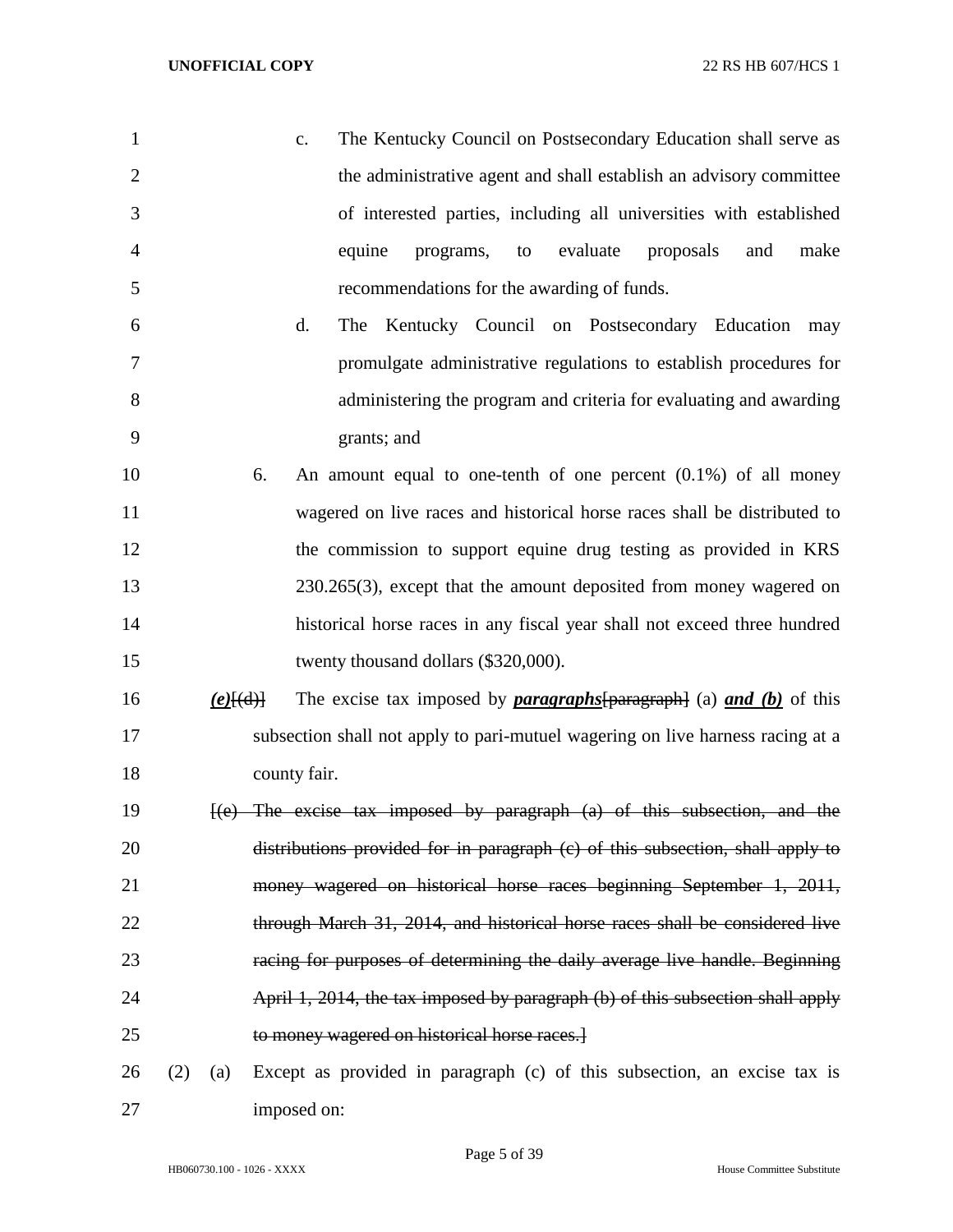| $\mathbf{1}$ |     | All tracks conducting telephone account wagering;<br>1.                                       |
|--------------|-----|-----------------------------------------------------------------------------------------------|
| 2            |     | All tracks participating as receiving tracks in intertrack wagering under<br>2.               |
| 3            |     | the jurisdiction of the commission; and                                                       |
| 4            |     | All tracks participating as receiving tracks displaying simulcasts and<br>3.                  |
| 5            |     | conducting interstate wagering thereon.                                                       |
| 6            | (b) | <b>Before August 1, 2022,</b> the tax shall be three percent $(3%)$ of all money<br><u>1.</u> |
| 7            |     | wagered on races as provided in paragraph (a) of this subsection during                       |
| 8            |     | the fiscal year.                                                                              |
| 9            |     | Beginning August 1, 2022, the tax shall be one and one-half percent<br>2.                     |
| 10           |     | $(1.5\%)$ of all money wagered on races as provided in paragraph (a) of                       |
| 11           |     | this subsection during the fiscal year.                                                       |
| 12           | (c) | A noncontiguous track facility approved by the commission on or after                         |
| 13           |     | January 1, 1999, shall be exempt from the tax imposed under this subsection,                  |
| 14           |     | if the facility is established and operated by a licensed track which has a total             |
| 15           |     | annual handle on live racing of two hundred fifty thousand dollars (\$250,000)                |
| 16           |     | or less. The amount of money exempted under this paragraph shall be retained                  |
| 17           |     | by the noncontiguous track facility, KRS 230.3771<br>and<br>230.378                           |
| 18           |     | notwithstanding.                                                                              |
| 19           | (d) | Money shall be deducted from the tax paid under paragraphs (a) and (b) of                     |
| 20           |     | this subsection as follows:                                                                   |
| 21           |     | An amount equal to two percent $(2%)$ of the amount wagered shall be<br>1.                    |
| 22           |     | deposited as follows:                                                                         |
| 23           |     | In the Thoroughbred development fund established in KRS<br>a.                                 |
| 24           |     | 230.400 if the host track is conducting a Thoroughbred race                                   |
| 25           |     | meeting or the interstate wagering is conducted on a Thoroughbred                             |
| 26           |     | race meeting;                                                                                 |
| 27           |     | In the Kentucky standardbred development fund established in<br>$\mathbf{b}$ .                |

Page 6 of 39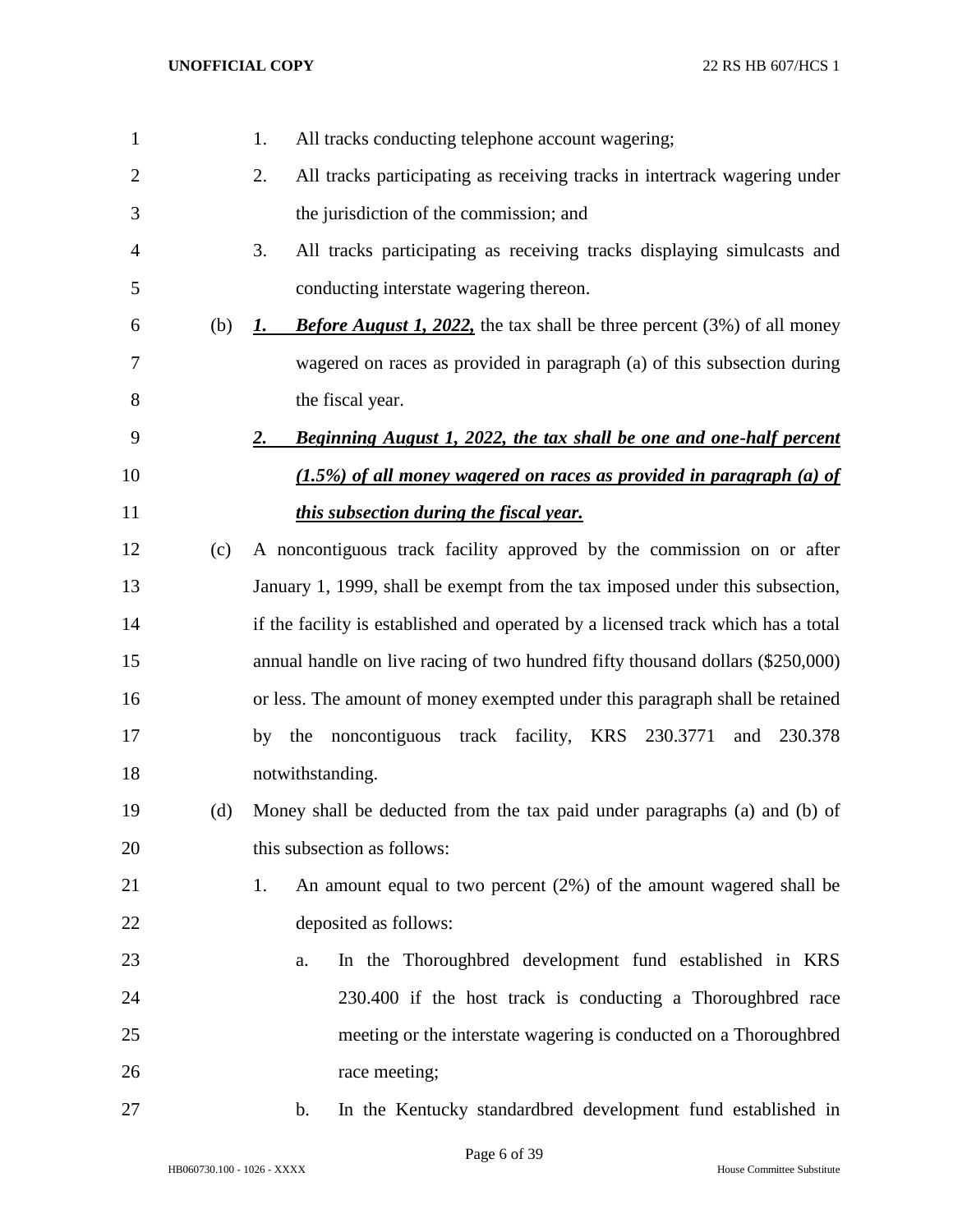| $\mathbf{1}$   |     |     | KRS 230.770, if the host track is conducting a harness race                              |
|----------------|-----|-----|------------------------------------------------------------------------------------------|
| $\overline{2}$ |     |     | meeting or the interstate wagering is conducted on a harness race                        |
| 3              |     |     | meeting; or                                                                              |
| $\overline{4}$ |     | c.  | In the Kentucky quarter horse, paint horse, Appaloosa, and                               |
| 5              |     |     | Arabian development fund established by KRS 230.445, if the host                         |
| 6              |     |     | track is conducting a quarter horse, paint horse, Appaloosa, or                          |
| 7              |     |     | Arabian horse race meeting or the interstate wagering is conducted                       |
| 8              |     |     | on a quarter horse, paint horse, Appaloosa, or Arabian horse race                        |
| 9              |     |     | meeting;                                                                                 |
| 10             |     | 2.  | An amount equal to one-twentieth of one percent $(0.05\%)$ of the amount                 |
| 11             |     |     | wagered shall be allocated to the equine industry program trust and                      |
| 12             |     |     | revolving fund established by KRS 230.550 to be used to support the                      |
| 13             |     |     | Equine Industry Program at the University of Louisville;                                 |
| 14             |     | 3.  | An amount equal to one-tenth of one percent $(0.1\%)$ of the amount                      |
| 15             |     |     | wagered shall be deposited in a trust and revolving fund to be used for                  |
| 16             |     |     | the construction, expansion, or renovation of facilities or the purchase of              |
| 17             |     |     | equipment for equine programs at state universities, as detailed in                      |
| 18             |     |     | subsection $(1)$ (d)[(e)]5. of this section; and                                         |
| 19             |     | 4.  | An amount equal to one-tenth of one percent $(0.1\%)$ of the amount                      |
| 20             |     |     | wagered shall be distributed to the commission to support equine drug                    |
| 21             |     |     | testing as provided in KRS 230.265(3).                                                   |
| 22             | (3) |     | If a host track in this state is the location for the conduct of a two (2) day           |
| 23             |     |     | international horse racing event that distributes in excess of a total of twenty million |
| 24             |     |     | dollars $(\$20,000,000)$ in purses and awards:                                           |
| 25             |     | (a) | The excise tax imposed by subsection $(1)(a)$ and $(b)$ of this section shall not        |
| 26             |     |     | apply to money wagered at the track on live races conducted at the track                 |
| 27             |     |     | during the two (2) day international horse racing event; and                             |

Page 7 of 39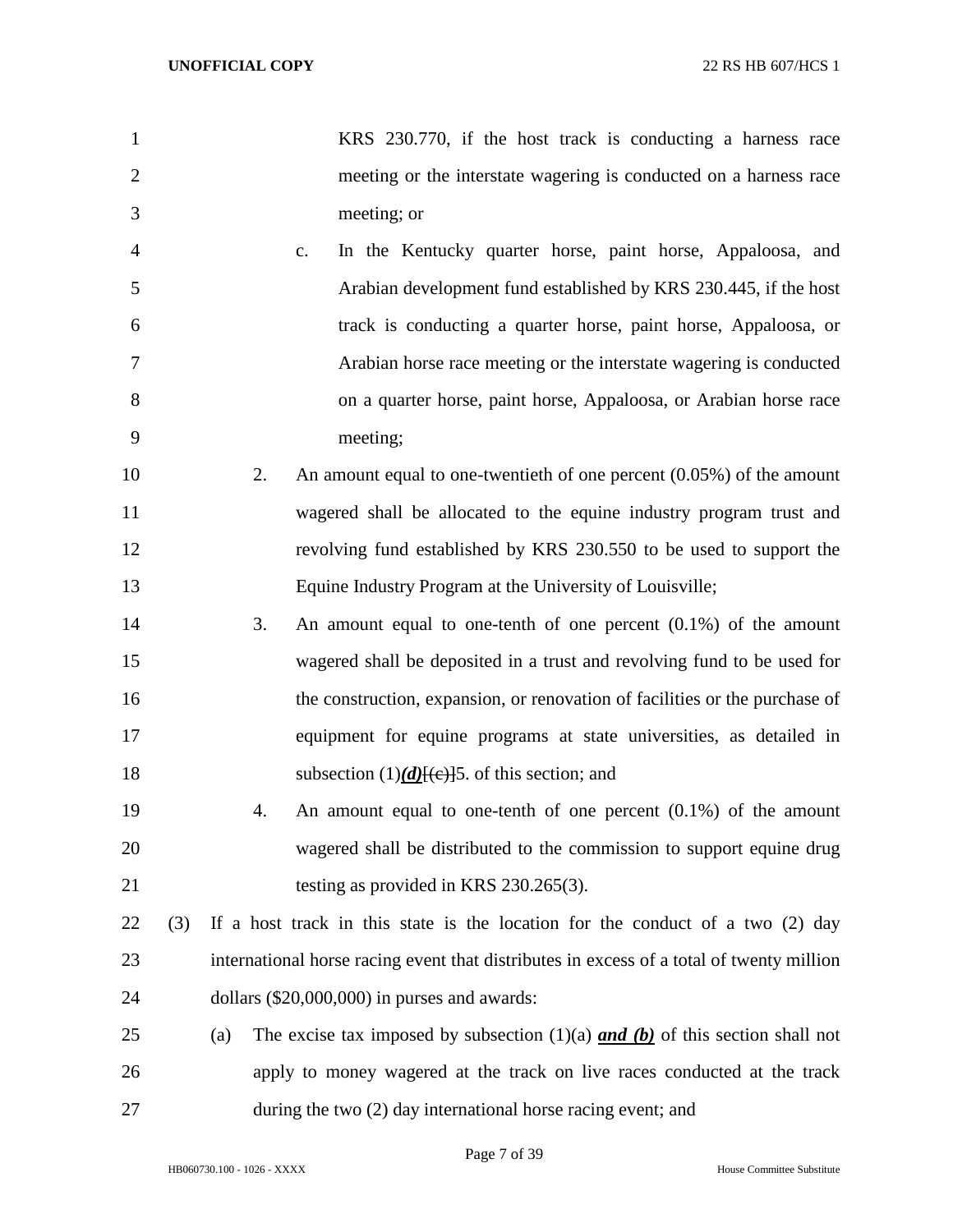| $\mathbf{1}$   |     | (b) | Amounts wagered at the track on live races conducted at the track during the            |
|----------------|-----|-----|-----------------------------------------------------------------------------------------|
| $\overline{2}$ |     |     | two (2) day international horse racing event shall not be included in                   |
| 3              |     |     | calculating the daily average live handle for purposes of subsection (1) of this        |
| $\overline{4}$ |     |     | section.                                                                                |
| 5              | (4) |     | The taxes imposed by this section shall be paid, collected, and administered as         |
| 6              |     |     | provided in KRS 138.530.                                                                |
| 7              |     |     | Section 2. KRS 138.513 is amended to read as follows:                                   |
| $8\,$          | (1) | (a) | Beginning August 1, 2014, <i>but before August 1</i> , 2022, an excise tax is           |
| 9              |     |     | imposed on all advance deposit account wagering licensees licensed under                |
| 10             |     |     | KRS $230.260$ at a rate of one-half of one percent $(0.5%)$ of all amounts              |
| 11             |     |     | wagered through the licensee by Kentucky residents; and                                 |
| 12             |     | (b) | Beginning August 1, 2022, an excise tax is imposed on all advance deposit               |
| 13             |     |     | <i>account wagering licensees licensed under Section 13 of this Act at a rate of</i>    |
| 14             |     |     | <u>one and one-half percent (1.5%) of all amounts wagered through the</u>               |
| 15             |     |     | <i>licensee by Kentucky residents.</i>                                                  |
| 16             | (2) |     | The tax imposed by this section shall be paid, collected, administered, and             |
| 17             |     |     | distributed as provided in KRS 138.530.                                                 |
| 18             |     |     | Section 3. KRS 139.200 is amended to read as follows:                                   |
| 19             |     |     | A tax is hereby imposed upon all retailers at the rate of six percent (6%) of the gross |
| 20             |     |     | receipts derived from:                                                                  |
| 21             | (1) |     | Retail sales of:                                                                        |
| 22             |     | (a) | Tangible personal property, regardless of the method of delivery, made within           |
| 23             |     |     | this Commonwealth; and                                                                  |
| 24             |     | (b) | Digital property regardless of whether:                                                 |
| 25             |     |     | The purchaser has the right to permanently use the property;<br>1.                      |
| 26             |     |     | The purchaser's right to access or retain the property is not permanent; or<br>2.       |
| 27             |     |     | The purchaser's right of use is conditioned upon continued payment; and<br>3.           |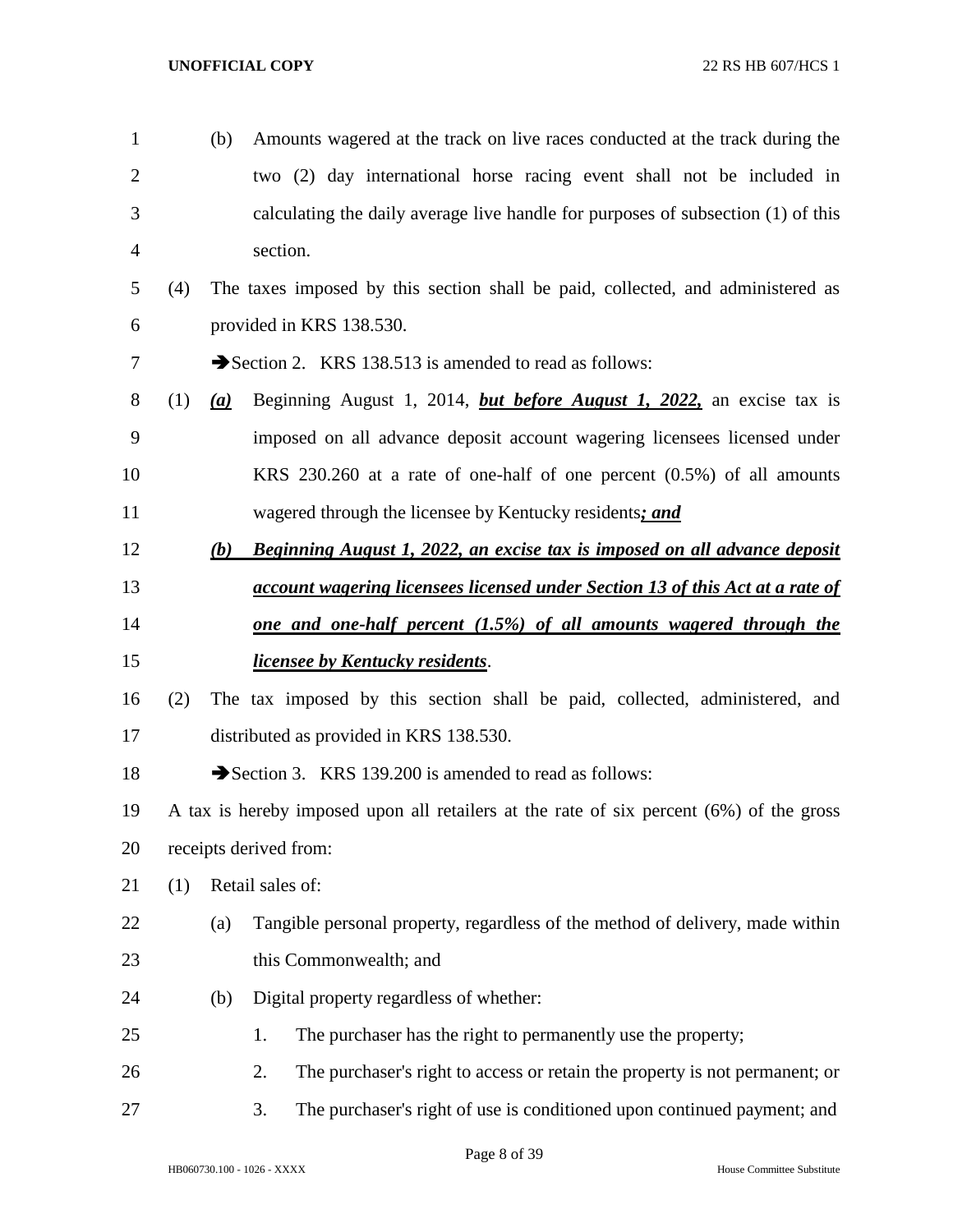| $\mathbf{1}$   | (2) |     | The furnishing of the following:                                                   |
|----------------|-----|-----|------------------------------------------------------------------------------------|
| $\overline{2}$ |     | (a) | The rental of any room or rooms, lodgings, campsites, or accommodations            |
| 3              |     |     | furnished by any hotel, motel, inn, tourist camp, tourist cabin, campgrounds,      |
| 4              |     |     | recreational vehicle parks, or any other place in which rooms, lodgings,           |
| 5              |     |     | campsites, or accommodations are regularly furnished to transients for a           |
| 6              |     |     | consideration. The tax shall not apply to rooms, lodgings, campsites, or           |
| 7              |     |     | accommodations supplied for a continuous period of thirty (30) days or more        |
| 8              |     |     | to a person;                                                                       |
| 9              |     | (b) | Sewer services;                                                                    |
| 10             |     | (c) | The sale of admissions, except:                                                    |
| 11             |     |     | Admissions to <i>enter the grounds or enclosure of any track licensed</i><br>1.    |
| 12             |     |     | <u>under KRS Chapter 230 at which live horse racing or historical horse</u>        |
| 13             |     |     | racing is being conducted under the jurisdiction of the Kentucky                   |
| 14             |     |     | <b>Horse Racing Commission</b> [racetracks taxed under KRS 138.480];               |
| 15             |     |     | 2.<br>Admissions to historical sites exempt under KRS 139.482;                     |
| 16             |     |     | 3.<br>Admissions taxed under KRS 229.031;                                          |
| 17             |     |     | Admissions that are charged by nonprofit educational, charitable, or<br>4.         |
| 18             |     |     | religious institutions and for which an exemption is provided under KRS            |
| 19             |     |     | 139.495; and                                                                       |
| 20             |     |     | Admissions that are charged by nonprofit civic, governmental, or other<br>5.       |
| 21             |     |     | nonprofit organizations and for which an exemption is provided under               |
| 22             |     |     | KRS 139.498;                                                                       |
| 23             |     | (d) | Prepaid calling service and prepaid wireless calling service;                      |
| 24             |     | (e) | Intrastate, interstate, and international communications services as defined in    |
| 25             |     |     | KRS 139.195, except the furnishing of pay telephone service as defined in          |
| 26             |     |     | KRS 139.195;                                                                       |
| 27             |     | (f) | Distribution, transmission, or transportation services for natural gas that is for |

HB060730.100 - 1026 - XXXX House Committee Substitute

Page 9 of 39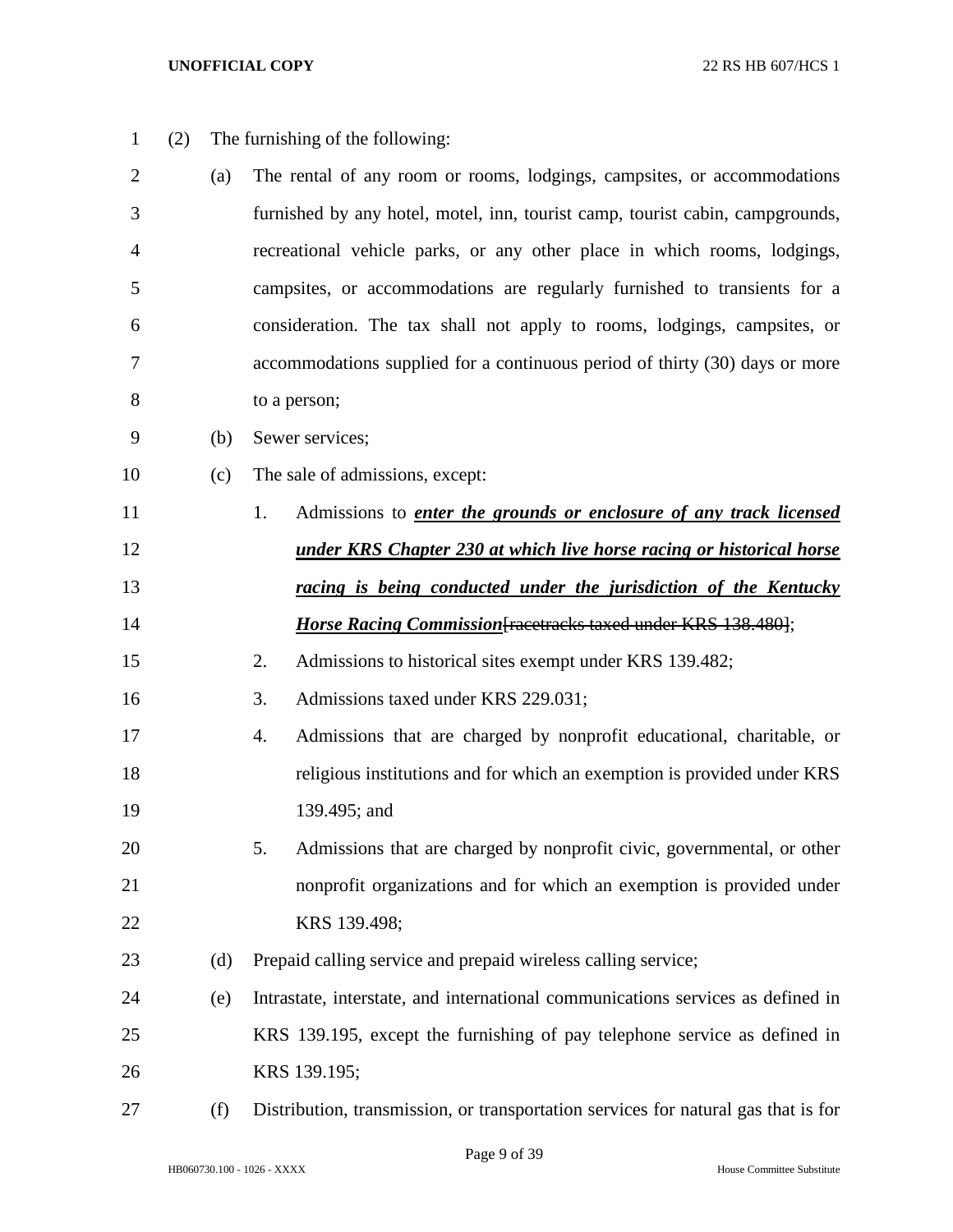| $\mathbf{1}$   |     | storage, use, or other consumption in this state, excluding those services        |
|----------------|-----|-----------------------------------------------------------------------------------|
| $\overline{2}$ |     | furnished:                                                                        |
| 3              |     | For natural gas that is classified as residential use as provided in KRS<br>1.    |
| 4              |     | 139.470 $(7)$ ; or                                                                |
| 5              |     | To a seller or reseller of natural gas;<br>2.                                     |
| 6              | (g) | Landscaping services, including but not limited to:                               |
| 7              |     | Lawn care and maintenance services;<br>1.                                         |
| 8              |     | Tree trimming, pruning, or removal services;<br>2.                                |
| 9              |     | Landscape design and installation services;<br>3.                                 |
| 10             |     | Landscape care and maintenance services; and<br>4.                                |
| 11             |     | 5.<br>Snow plowing or removal services;                                           |
| 12             | (h) | Janitorial services, including but not limited to residential and commercial      |
| 13             |     | cleaning services, and carpet, upholstery, and window cleaning services;          |
| 14             | (i) | Small animal veterinary services, excluding veterinary services for equine,       |
| 15             |     | cattle, poultry, swine, sheep, goats, llamas, alpacas, ratite birds, buffalo, and |
| 16             |     | cervids;                                                                          |
| 17             | (j) | Pet care services, including but not limited to grooming and boarding services,   |
| 18             |     | pet sitting services, and pet obedience training services;                        |
| 19             | (k) | Industrial laundry services, including but not limited to industrial uniform      |
| 20             |     | supply services, protective apparel supply services, and industrial mat and rug   |
| 21             |     | supply services;                                                                  |
| 22             | (1) | Non-coin-operated laundry and dry cleaning services;                              |
| 23             | (m) | Linen supply services, including but not limited to table and bed linen supply    |
| 24             |     | services and nonindustrial uniform supply services;                               |
| 25             | (n) | Indoor skin tanning services, including but not limited to tanning booth or       |
| 26             |     | tanning bed services and spray tanning services;                                  |
| $27\,$         | (0) | Non-medical diet and weight reducing services;                                    |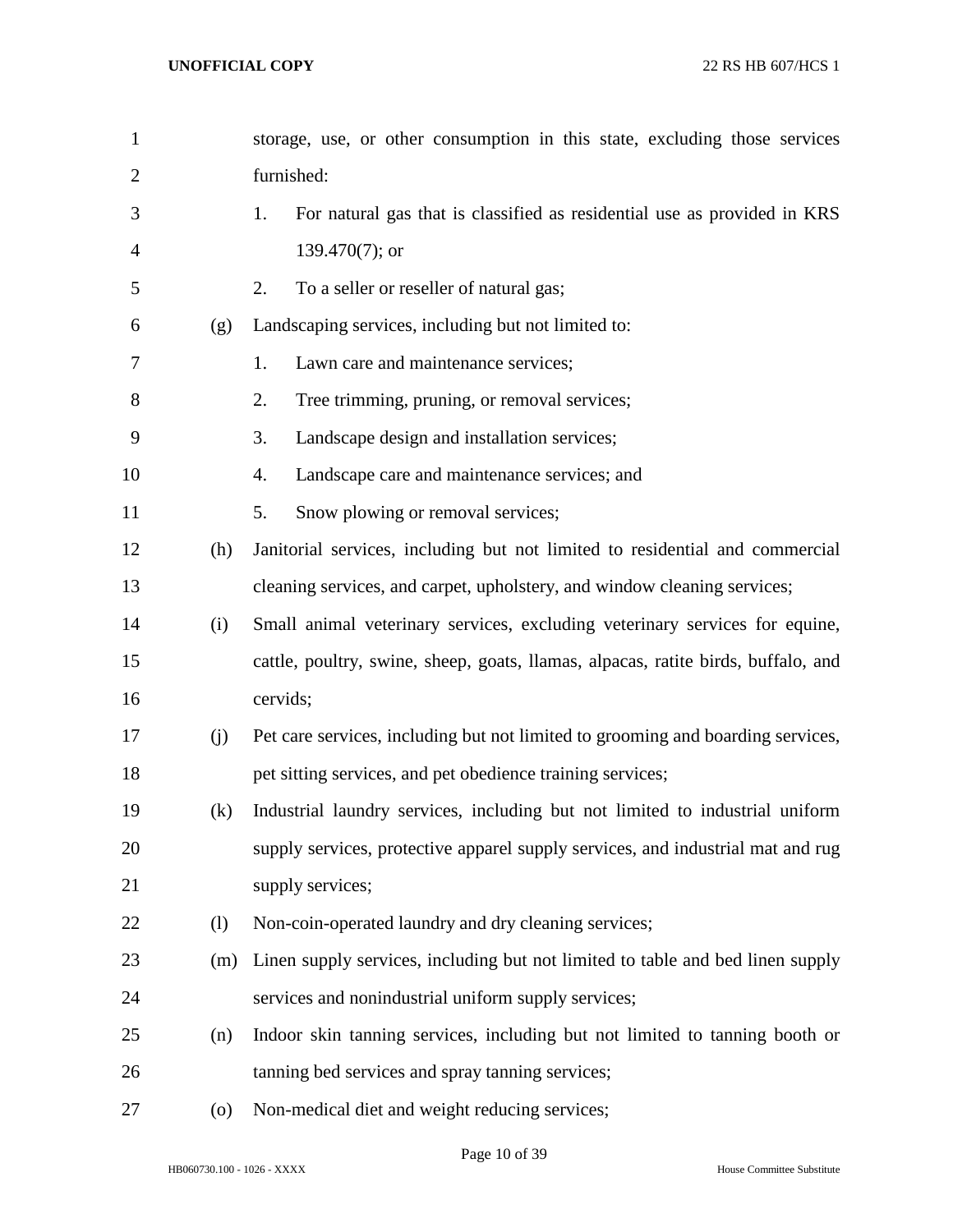- 
- (p) Limousine services, if a driver is provided; and
- 
- 2 (q) Extended warranty services.

3 Section 4. KRS 137.190 is amended to read as follows:

4 The license tax imposed by KRS 137.170<del>. the admission tax imposed by KRS 138.480, 1</del> and the state taxes and contributions imposed by KRS 138.510 to 138.550 and KRS 230.380 on pari-mutuel systems of betting shall be in lieu of all other license, excise, special, or franchise taxes to the state or any county, city, or other political subdivision. No county, city, or other political subdivision may levy any license, income, excise, special, or franchise tax on any such person or corporation engaged in the business of conducting a race track at which races are conducted for stakes, purses or prizes, or operating as a receiving track or simulcast facility, or on the operation or maintenance of any pari-mutuel machine or similar device, or on the money or amount of money handled by or through any pari-mutuel machine or similar device or on the sale of any merchandise during the conducting of races thereon by any such person or corporation.

15 Section 5. KRS 138.224 is amended to read as follows:

 It shall be presumed that all untaxed motor fuels are subject to the tax levied under KRS 138.220 unless the contrary is established pursuant to KRS 138.210 to *138.448*[138.490] or administrative regulations promulgated thereunder by the department. The tax shall be paid by the licensed dealer to the department. The burden of proving that any motor fuel is not subject to tax shall be upon the dealer or any person who imports, causes to be imported, receives, uses, sells, stores, or possesses untaxed motor fuel in this state. Any dealer or other person who imports, causes to be imported, receives, uses, sells, stores, or possesses untaxed motor fuels but fails to comply with all statutory and regulatory restrictions applicable to the fuel shall be jointly and severally liable for payment of the tax due on the fuel. A person's liability shall not be extinguished until the tax due has been paid to the department.

27 Section 6. KRS 138.226 is amended to read as follows: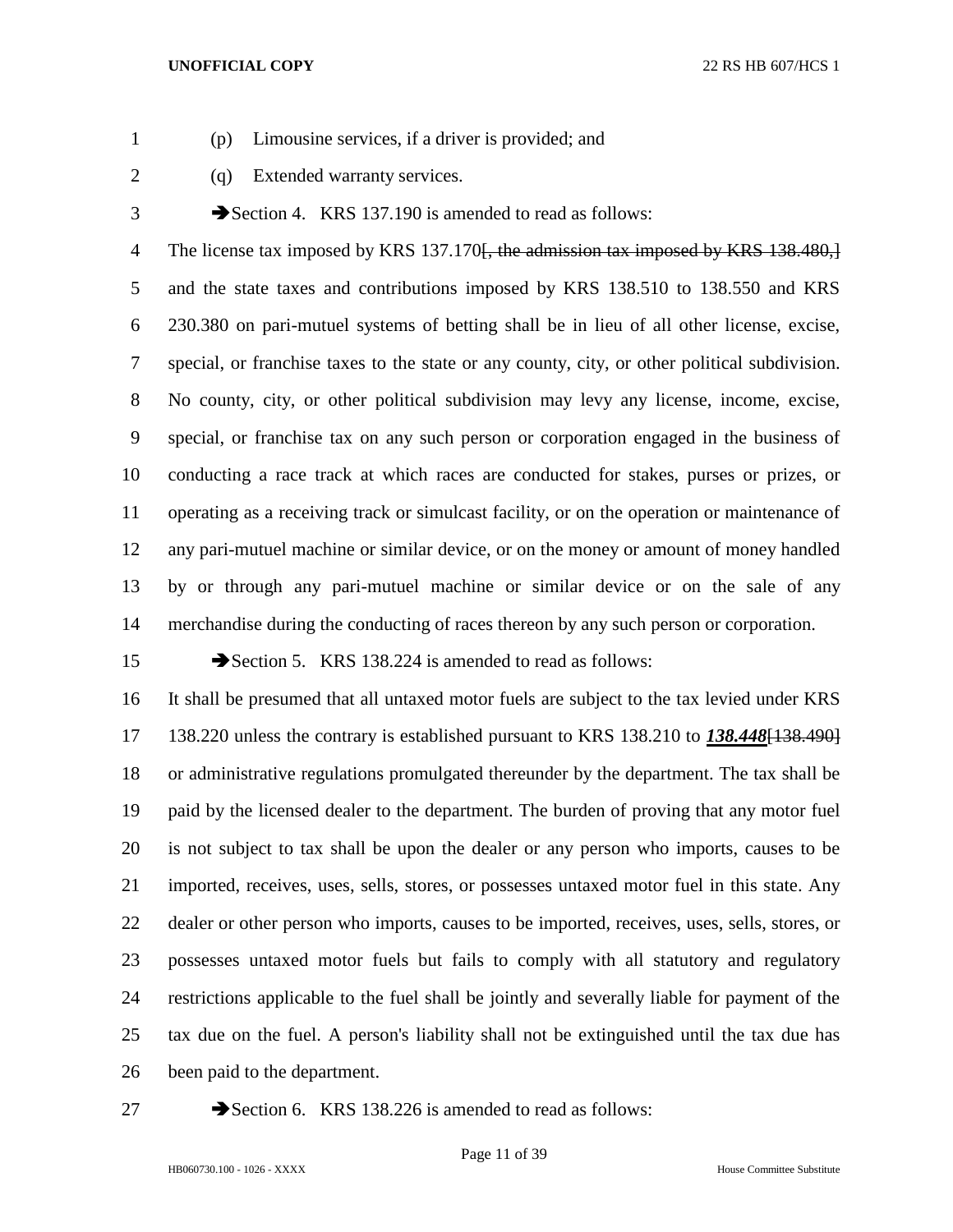(1) The department shall administer the taxes provided under KRS 138.210 to *138.448* 

- *and 138.450 to 138.470*[138.490], except KRS 138.463 and 138.4631, and may prescribe, adopt, and enforce administrative regulations relating to the administration and enforcement thereof.
- (2) The department shall, upon the request of the officials to whom are entrusted the enforcement of the motor fuels tax law of any other state, the United States, the provinces of the Dominion of Canada, forward to such officials any information which it may have relative to the manufacture, receipt, sale, use, transportation, shipment or delivery by any person of motor fuels, provided such other state or states provide for the furnishing of like information to this state.

11 Section 7. KRS 138.270 is amended to read as follows:

- (1) (a) From the total number of gallons of gasoline and special fuel received by the dealer within this state during the next preceding calendar month, deductions shall be made for the total number of gallons received by the dealer within this state that were sold or otherwise disposed of during the next preceding calendar month as set forth in subsection (2) of KRS 138.240.
- (b) To cover evaporation, shrinkage, unaccountable losses, collection costs, bad debts, and handling and reporting the tax, each dealer shall be allowed compensation equal to two and one-fourth percent (2.25%) of the net tax due the Commonwealth pursuant to KRS 138.210 to *138.448*[138.490] before all allowable tax credits, except the credit authorized pursuant to KRS 138.358. No compensation shall be allowed if the completed tax return and payment are not submitted to the department within the time prescribed by KRS 138.210 to *138.448*[138.490].
- (2) The tax imposed by KRS 138.220(1) and (2) shall be computed on the number of gallons remaining after the deductions set forth in subsection (1) of this section have been made, and shall constitute the amount of tax payable for the next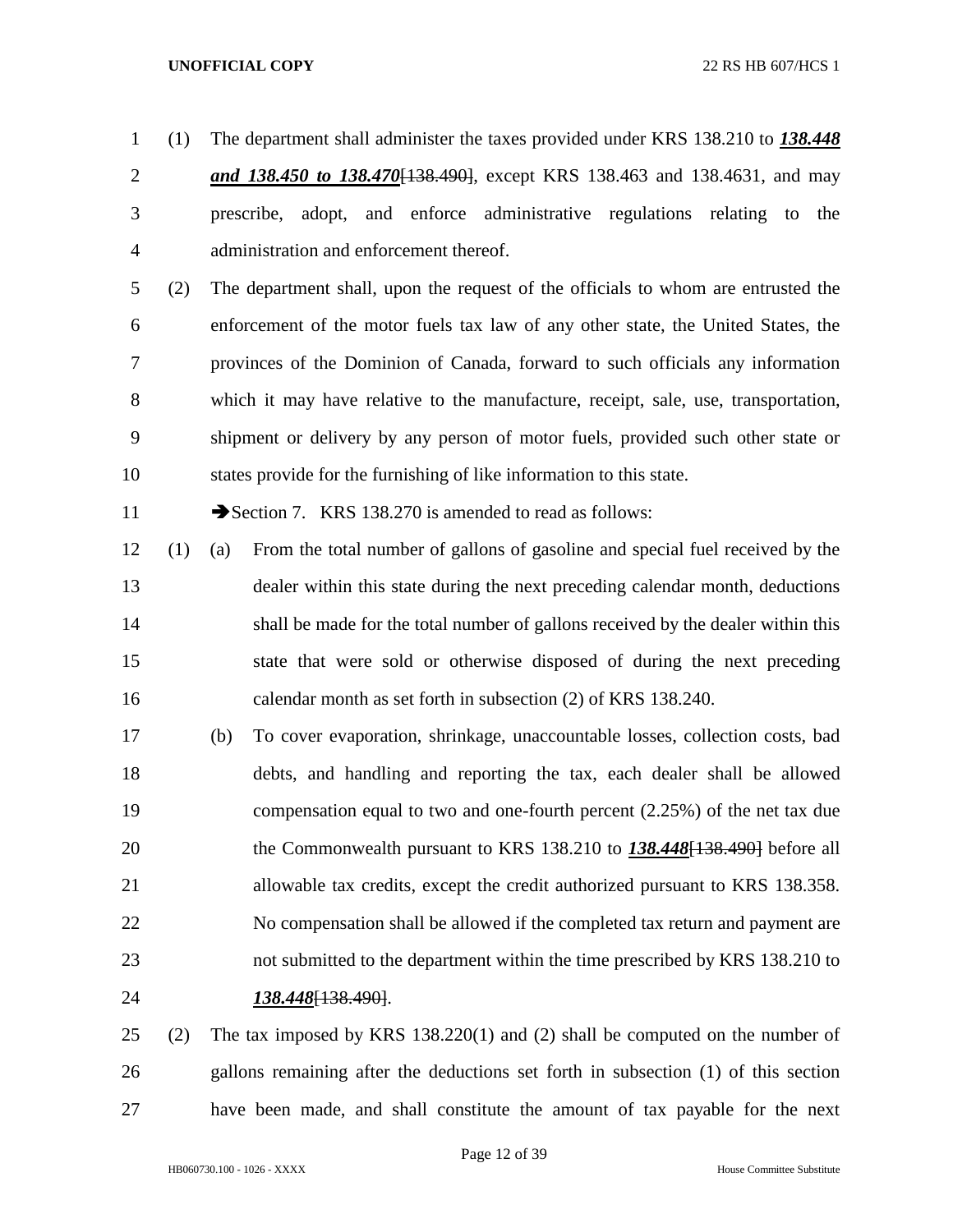preceding calendar month.

 (3) Notwithstanding any other provision of this chapter to the contrary, any person who shall remit to the department, by the twenty-fifth day of the next month, an estimated tax due amount equal to not less than ninety-five percent (95%) of his tax liability, as finally determined for the report month, shall not be required to file the monthly reports required by this chapter until the last day of the month following the report month, and shall be permitted to claim as a credit against the tax liability shown due on the report the estimated tax due amount so paid.

9 Section 8. KRS 138.344 is amended to read as follows:

 (1) Except as otherwise provided in KRS 138.220 to *138.448*[138.490], any person who shall purchase gasoline or special fuel, on which the tax as imposed by KRS 138.220 has been paid, for the purpose of operating or propelling stationary engines or tractors for agricultural purposes, or who shall purchase special fuels, on which the tax as imposed by KRS 138.220 has been paid, for consumption in unlicensed vehicles or equipment for nonhighway purposes shall be reimbursed for the tax so paid on the gasoline or special fuel. No refund shall be authorized unless applications and all necessary information are filed with the department on a calendar quarter or calendar year basis on forms and in the manner prescribed by it for refund of the tax paid on the fuel. In lieu of the tax refund procedure, the tax on special fuels and the tax on gasoline used for the purpose of operating or propelling stationary engines or tractors for agricultural purposes may be credited by the dealer to the purchaser as provided in KRS 138.358. The dealer and the purchases shall be subject to the same rules, conditions, and responsibilities as provided in KRS 138.344 to 138.355. The tax shall be refunded with interest at the tax interest rate as defined in KRS 131.010(6).

 (2) The information to be required from the permit holder, by the department, in order 27 that the refund may be allowed, shall be as follows: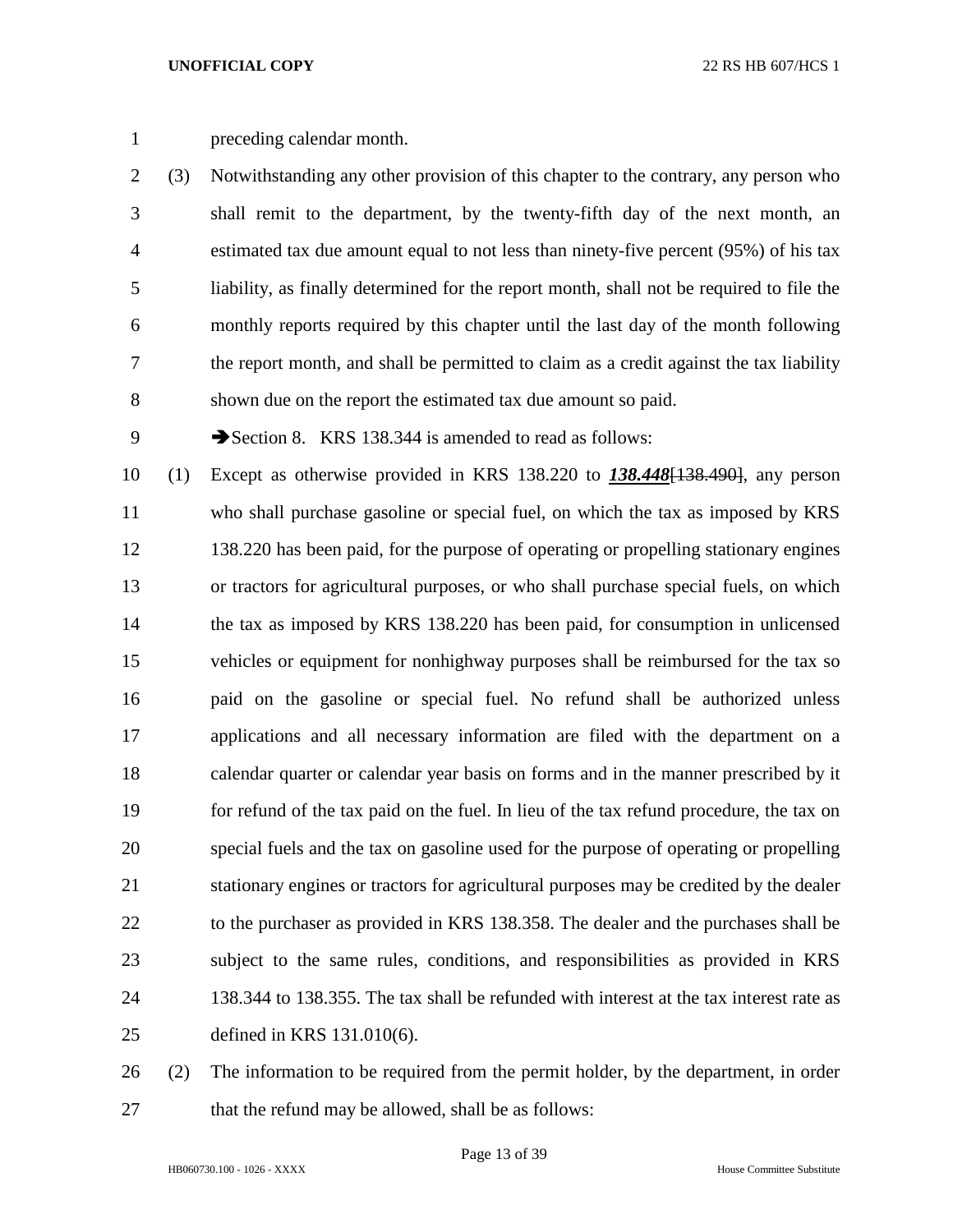| $\mathbf{1}$   |     | (a) | Name and address of permit holder  permit number                                         |
|----------------|-----|-----|------------------------------------------------------------------------------------------|
| $\overline{2}$ |     | (b) | Total number of gallons purchased  and total purchase price  (Invoices to                |
| 3              |     |     | be attached to refund application.)                                                      |
| 4              |     | (c) | Total number of gallons used on highways                                                 |
| 5              |     | (d) | Total number of gallons on which refund is claimed  (Line b minus line c.)               |
| 6              |     | (e) | Other information as the department may require to reasonably protect the                |
| 7              |     |     | revenues of the Commonwealth.                                                            |
| 8              |     |     | Section 9. KRS 138.655 is amended to read as follows:                                    |
| 9              |     |     | As used in KRS 138.660 to 138.7291 and KRS 138.990(13) and (14) and (15), unless         |
| 10             |     |     | the context requires otherwise:                                                          |
| 11             | (1) |     | "Cabinet" means the Transportation Cabinet;                                              |
| 12             | (2) |     | "Person" includes every natural person, fiduciary, association, state or political       |
| 13             |     |     | subdivision, or corporation. Whenever used in any clause describing and imposing         |
| 14             |     |     | imprisonment the term "person" as applied to an association means and includes the       |
| 15             |     |     | partners or members thereof, and as applied to a corporation the officers thereof;       |
| 16             | (3) |     | "Public highway" means every way or place generally open to the use of the public        |
| 17             |     |     | as a matter of right for the purpose of vehicular travel notwithstanding that it may     |
| 18             |     |     | be temporarily closed or travel thereon restricted for the purpose of construction,      |
| 19             |     |     | maintenance, repair, or reconstruction; also including all city streets, alleys, and any |
| 20             |     |     | way or place on which a toll is charged for using such way or place;                     |
| 21             | (4) |     | "Motor vehicle" means any vehicle, machine, or mechanical contrivance propelled          |
| 22             |     |     | by an internal combustion engine and licensed for operation and operated upon the        |
| 23             |     |     | public highways and any trailer or semitrailer attached to or having its front end       |
| 24             |     |     | supported by such motor vehicle;                                                         |
| 25             | (5) |     | "Motor carrier" means every person who operates or causes to be operated on any          |
| 26             |     |     | highway in this state, any bus engaged in hauling passengers for hire operating          |

under a certificate of convenience and necessity and any commercial truck or

HB060730.100 - 1026 - XXXX House Committee Substitute

Page 14 of 39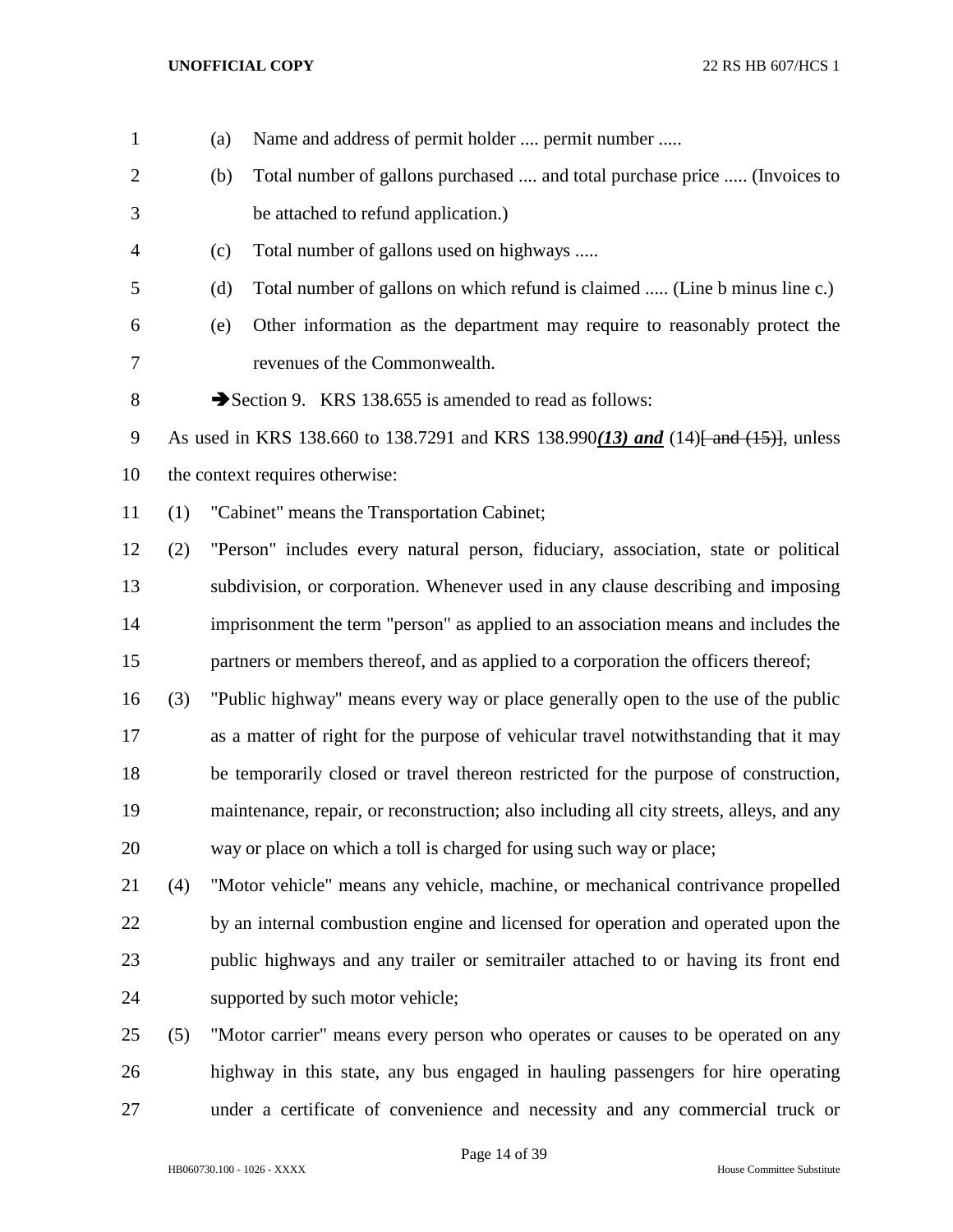| $\mathbf{1}$   |     | commercial tractor-trailer combination having a total of two (2) or more axles and a    |
|----------------|-----|-----------------------------------------------------------------------------------------|
| $\overline{2}$ |     | declared gross weight above twenty-six thousand (26,000) pounds. The number of          |
| 3              |     | axles shall include not only those axles on the power unit but if a tractor-trailer     |
| 4              |     | combination is involved, also those axles on the trailer or semitrailer:                |
| 5              |     | "Axle" means any two (2) or more load-carrying wheels mounted in a single<br>(a)        |
| 6              |     | transverse vertical plane;                                                              |
| 7              |     | "Trailers and semitrailers" are those as defined in subsections (1) and (2) of<br>(b)   |
| 8              |     | KRS 186.650, except that it does not include those trailers defined in                  |
| 9              |     | subsections (3) and (4) of KRS 186.650 and those exempted from regulation               |
| 10             |     | under KRS 186.675. The term "motor carrier" shall not mean or shall not                 |
| 11             |     | include any person operating or causing to be operated a city bus;                      |
| 12             |     | "Commercial" refers to any activity for business purposes;<br>(c)                       |
| 13             |     | For the purposes of KRS 138.660(3) motor carriers, trailers, and semitrailers<br>(d)    |
| 14             |     | shall not mean a farm vehicle as defined in KRS 186.050(4) or under another             |
| 15             |     | jurisdiction's law as a farm vehicle;                                                   |
| 16             | (6) | "City bus" means any motor vehicle used for the transportation of persons for hire      |
| 17             |     | exclusively within the limits of any city or within ten (10) miles of its limits over a |
| 18             |     | regular route and exclusively within the boundaries of this state;                      |
| 19             | (7) | "Heavy equipment motor carrier" means any person who operates on the public             |
| 20             |     | highways of this state as a "motor carrier" as defined in subsection (5) of this        |
| 21             |     | section, except that it shall not include motor vehicles used to transport persons for  |
| 22             |     | hire;                                                                                   |
| 23             | (8) | "Trip permit" means a permit for the operating during a ten (10) consecutive day        |
| 24             |     | period of any motor vehicle of any "heavy equipment motor carrier" not licensed         |
| 25             |     | under KRS 138.665;                                                                      |
| 26             | (9) | "Licensee" means for purposes of KRS 138.660 to 138.7291 any person who has             |
| 27             |     | been granted a license as a "motor carrier" or a "heavy equipment motor carrier," or    |
|                |     |                                                                                         |

Page 15 of 39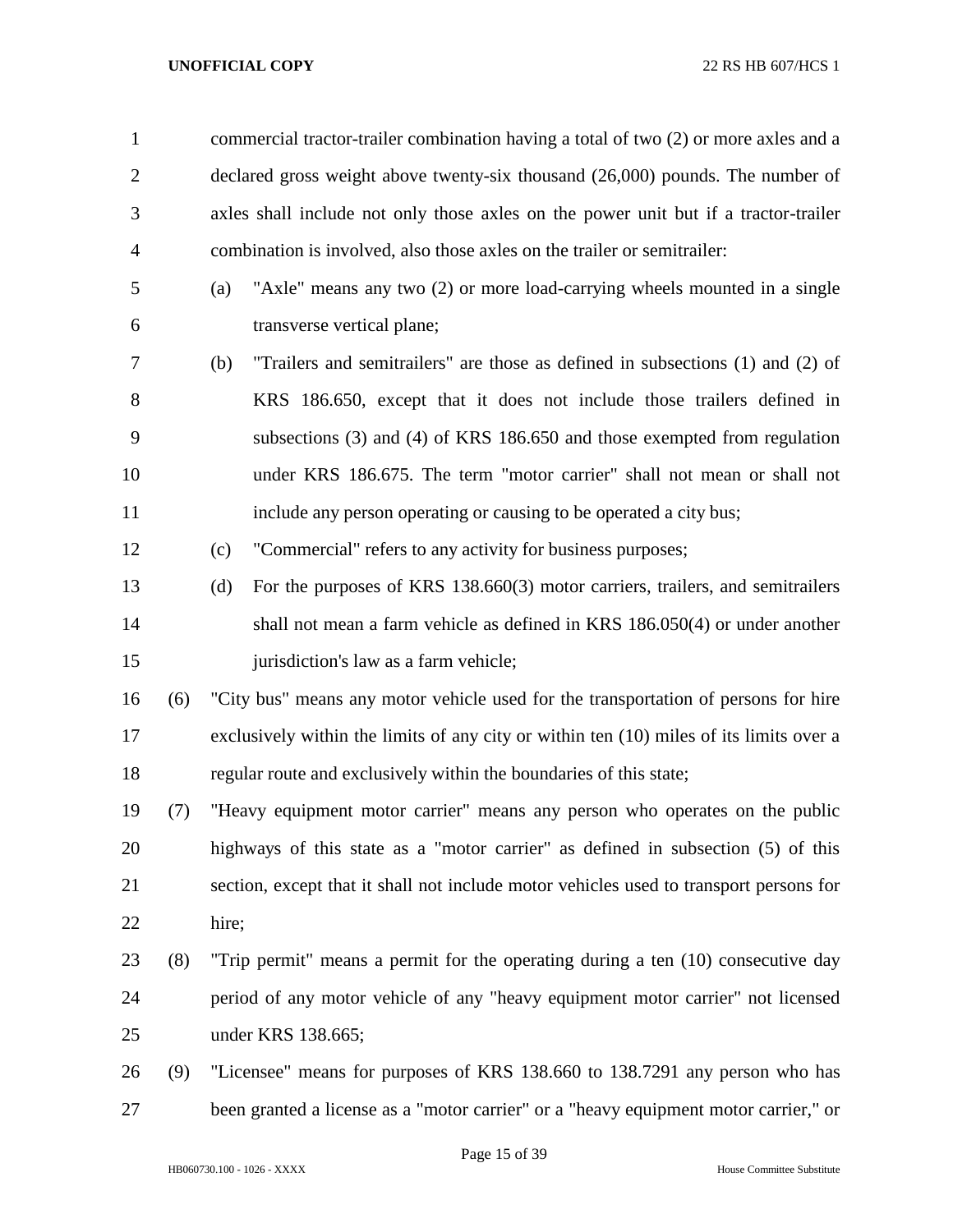| $\mathbf{1}$   |     | any motor vehicle in which a valid trip permit is carried;                                 |  |  |
|----------------|-----|--------------------------------------------------------------------------------------------|--|--|
| $\overline{2}$ |     | (10) "Use" means the consumption of gasoline and special fuels in propelling motor         |  |  |
| 3              |     | vehicles on the public highways;                                                           |  |  |
| $\overline{4}$ |     | (11) "Gasoline" has the same meaning as in KRS 138.210;                                    |  |  |
| 5              |     | (12) "Special fuels" means and includes all combustible gases and liquids used for the     |  |  |
| 6              |     | generation of power in an internal combustion engine to propel vehicles of any kind        |  |  |
| 7              |     | upon the public highways, except that it does not include gasoline;                        |  |  |
| $8\,$          |     | (13) "Quarterly" for the purposes of KRS 138.660 to 138.7291 means a calendar quarter;     |  |  |
| 9              |     | (14) "Combined licensed weight" shall mean the greater of:                                 |  |  |
| 10             |     | The declared combined maximum gross weight of the vehicle and any towed<br>(a)             |  |  |
| 11             |     | unit for registration purposes for the current registration period; or                     |  |  |
| 12             |     | The highest actual combined gross weight of the vehicle and any towed unit<br>(b)          |  |  |
| 13             |     | when operated on the public highways of the state during the current                       |  |  |
| 14             |     | registration period.                                                                       |  |  |
| 15             |     | Section 10. KRS 138.675 is amended to read as follows:                                     |  |  |
| 16             | (1) | If a licensee at any time files a false quarterly report of the information required or    |  |  |
| 17             |     | fails or refuses to file the quarterly report or to pay the full amount of the tax or      |  |  |
| 18             |     | violates any other provisions of KRS 138.655 to 138.725, inclusive, without a              |  |  |
| 19             |     | showing that such failure was due to reasonable cause, the cabinet may cancel his          |  |  |
| 20             |     | license.                                                                                   |  |  |
| 21             | (2) | Upon voluntary surrender of the license certificate or upon receipt of a written           |  |  |
| 22             |     | request by a licensee, the cabinet may cancel his license, effective sixty (60) days       |  |  |
| 23             |     | from the date of the request, but no such license shall be canceled upon surrender or      |  |  |
| 24             |     | request unless the licensee has, prior to the date of cancellation, paid to this state all |  |  |
| 25             |     | taxes, penalties, interest and fines that are due or have accrued, and unless the          |  |  |
| 26             |     | licensee has surrendered to the cabinet his license certificate.                           |  |  |
| 27             | (3) | If upon investigation the cabinet ascertains that any motor carrier or heavy               |  |  |

HB060730.100 - 1026 - XXXX House Committee Substitute

Page 16 of 39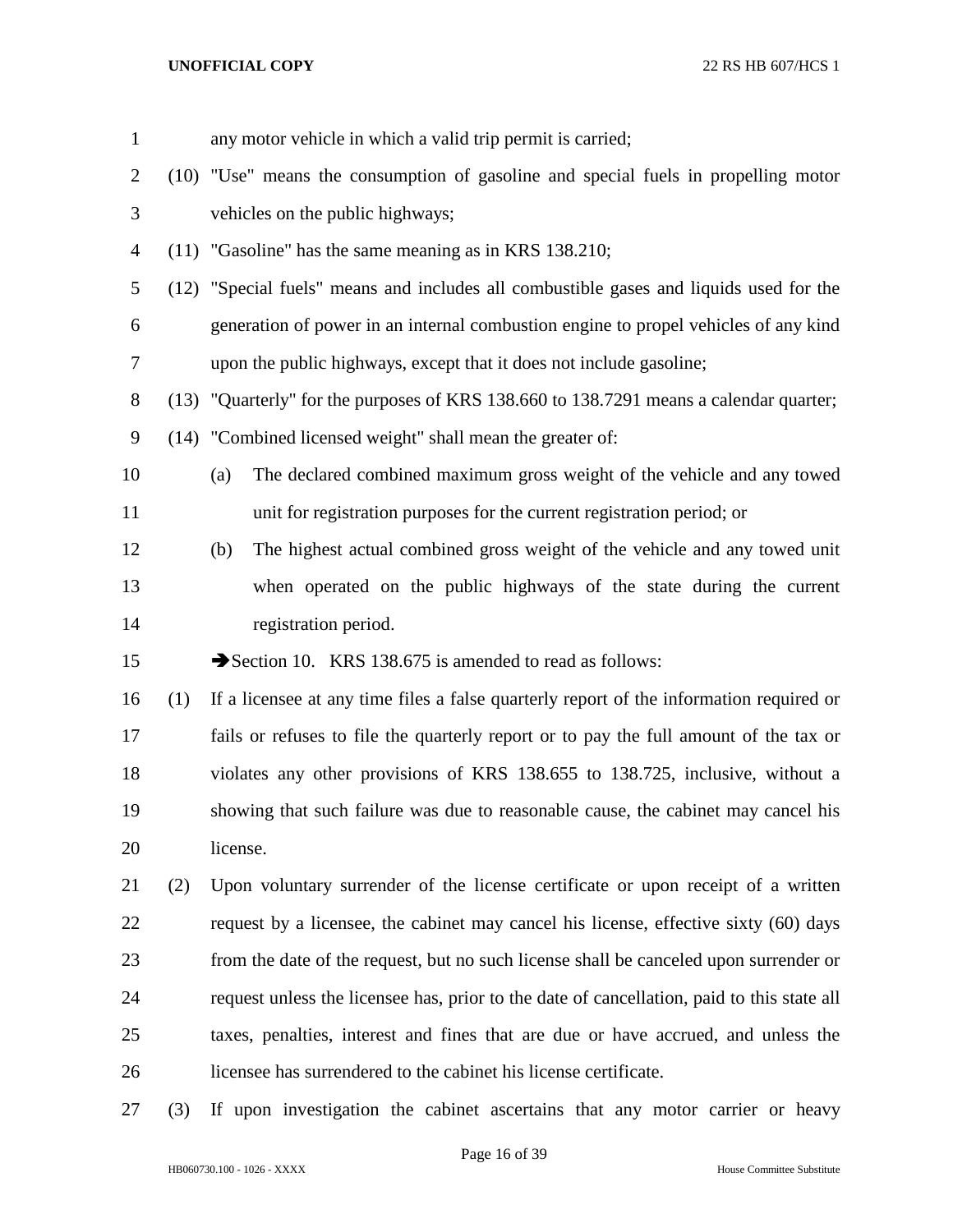equipment motor carrier to whom a license has been issued is no longer engaged as such and has not been so engaged for a period of six (6) months, the cabinet may cancel such license by giving the motor carrier or heavy equipment motor carrier sixty (60) days' notice of cancellation mailed to his last known address in which event the license certificate shall be surrendered to the cabinet.

 (4) Whenever a licensee ceases to engage in business within this state, he shall notify the cabinet in writing within fifteen (15) days after discontinuance. All taxes that have accrued under KRS 138.655 to 138.725, inclusive, whether or not then due, shall become due and payable concurrently with such discontinuance. The licensee shall make a report and pay all such taxes and any interest and penalties thereon, and shall surrender to the cabinet his license certificate.

 (5) If the license of a motor carrier or heavy equipment motor carrier is canceled by the cabinet as provided in this section and if the licensee has paid to this state all of the taxes, interest and penalties due under KRS 138.655 to 138.725 and 138.990*(13) and* (14)<del>[ and (15)]</del>, the cabinet shall cancel the bond filed by the licensee.

16 Section 11. KRS 138.990 is amended to read as follows:

 (1) Any person who violates any provision of KRS 138.140, 138.146, or 138.195 for which a specific penalty is not provided shall be guilty of a violation for the first offense; for each such subsequent offense, he shall be guilty of a Class A misdemeanor. These penalties shall be in addition to the civil penalties provided by KRS 138.165, 138.185, and 138.205.

 (2) Any person who fails to supply the information required by subsection (8) of KRS 138.195 shall be guilty of a violation; for each subsequent offense, he shall be guilty of a Class B misdemeanor. These penalties shall be in addition to any civil penalty provided by KRS 138.165, 138.185, and 138.205.

 (3) Any person violating subsection (10) of KRS 138.195 or any regulations adopted thereunder shall be guilty of a Class A misdemeanor. This penalty shall be in

Page 17 of 39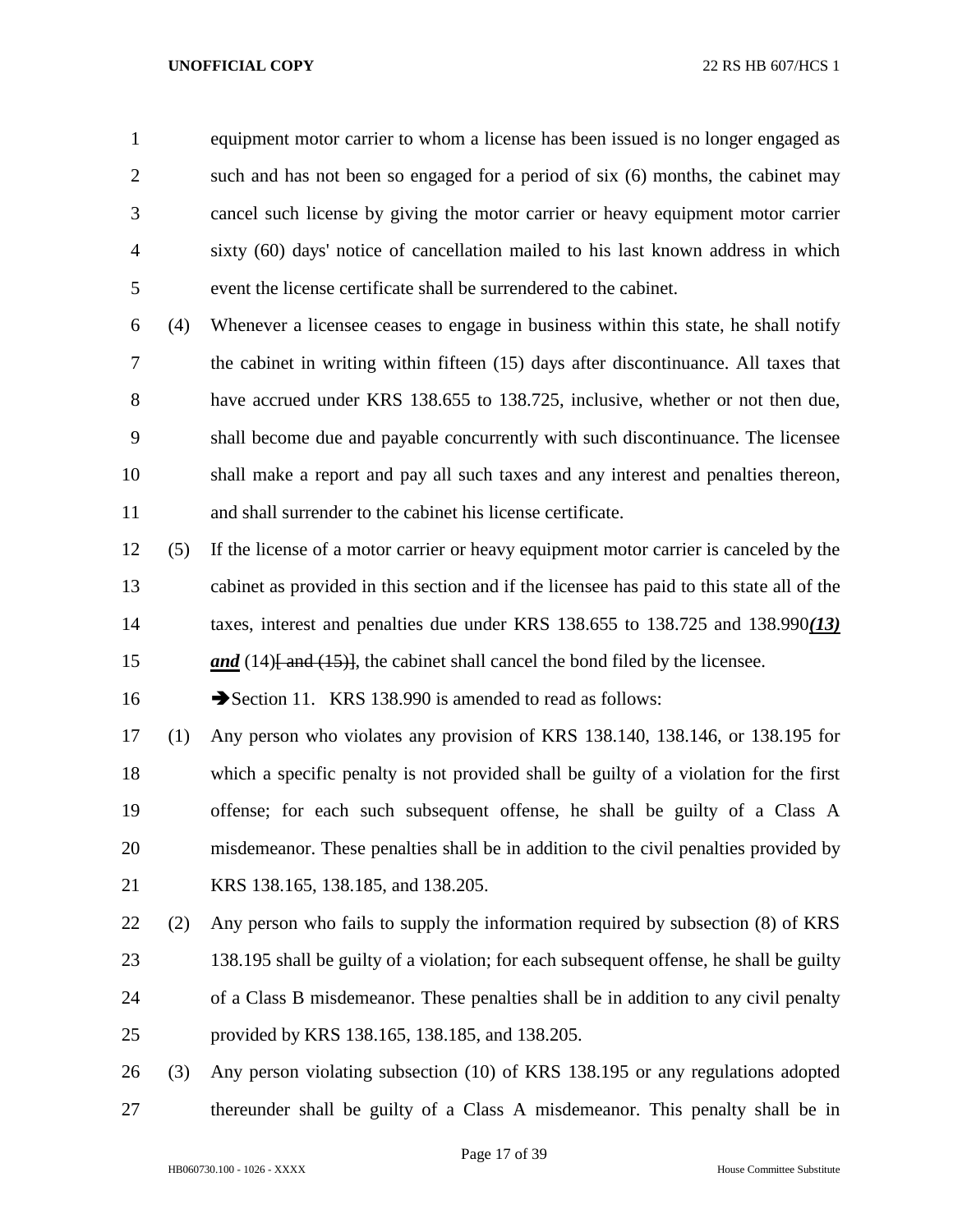| $\mathbf{1}$   |            |                                                                                     | addition to any civil penalty provided by KRS 138.165, 138.185, and 138.205.       |  |  |
|----------------|------------|-------------------------------------------------------------------------------------|------------------------------------------------------------------------------------|--|--|
| $\overline{2}$ | (4)        | Any person who makes a false entry upon any invoices or any record relating to the  |                                                                                    |  |  |
| 3              |            | purchase, possession, transportation, or sale of cigarettes, and presents any such  |                                                                                    |  |  |
| $\overline{4}$ |            | false entry to the department or any of its agents with the intent to avoid any tax |                                                                                    |  |  |
| 5              |            | imposed by KRS 138.130 to 138.205, shall be guilty of a Class D felony.             |                                                                                    |  |  |
| 6              | (5)        |                                                                                     | Any person who shall counterfeit any cigarette tax evidence shall be guilty of a   |  |  |
| 7              |            | Class D felony.                                                                     |                                                                                    |  |  |
| 8              | (6)        |                                                                                     | Any person who sells, offers to sell, or uses counterfeit cigarette tax evidence,  |  |  |
| 9              |            |                                                                                     | affixed or unaffixed, with the intention of evading any tax imposed by KRS         |  |  |
| 10             |            |                                                                                     | 138.130 to 138.205 shall be guilty of a Class D felony.                            |  |  |
| 11             | (7)        | Any person who fails to remit gasoline or special fuel tax money to the state as    |                                                                                    |  |  |
| 12             |            |                                                                                     | provided in KRS 138.280 is guilty of embezzlement of state funds. Embezzlement     |  |  |
| 13             |            |                                                                                     | of state funds, for the first offense, shall be a Class A misdemeanor, and for the |  |  |
| 14             |            |                                                                                     | second offense, shall be a Class D felony.                                         |  |  |
| 15             | (8)        |                                                                                     | Any person who violates any of the provisions of KRS 138.300 shall be guilty of a  |  |  |
| 16             |            |                                                                                     | Class A misdemeanor. This penalty shall be in addition to the penalty provided in  |  |  |
| 17             |            |                                                                                     | subsection (7) of this section.                                                    |  |  |
| 18             | (9)        |                                                                                     | Any person who violates KRS 138.310 shall be guilty of a Class A misdemeanor.      |  |  |
| 19             |            | Each day or part of a day of doing business as a dealer without an uncanceled       |                                                                                    |  |  |
| 20             |            |                                                                                     | license shall be a separate offense.                                               |  |  |
| 21             | $(10)$ (a) |                                                                                     | Any person who willfully and fraudulently gives a false statement as to the        |  |  |
| 22             |            |                                                                                     | total and actual consideration paid for a motor vehicle under KRS 138.450          |  |  |
| 23             |            |                                                                                     | shall be guilty of a Class D felony and shall be fined not less than two           |  |  |
| 24             |            |                                                                                     | thousand dollars (\$2,000) per offense.                                            |  |  |
| 25             |            | (b)                                                                                 | Any person who violates any of the other provisions of KRS 138.460 to              |  |  |
| 26             |            |                                                                                     | 138.470 shall be fined not less than twenty-five dollars (\$25) nor more than      |  |  |
| 27             |            |                                                                                     | one thousand dollars $(\$1,000)$ and if the offender is an individual, he shall be |  |  |

Page 18 of 39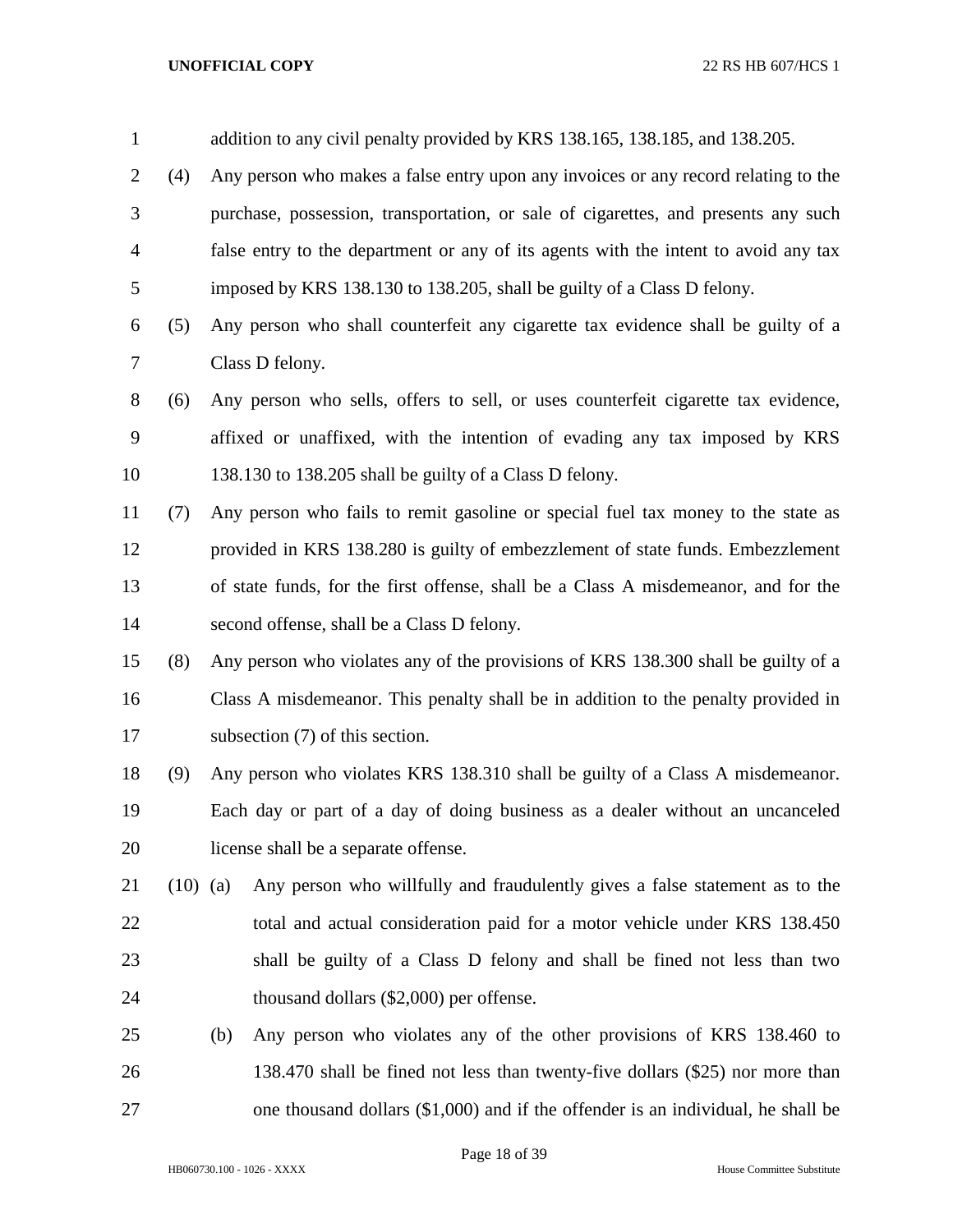| $\mathbf{1}$   | guilty of a Class A misdemeanor.                                                                             |  |  |  |
|----------------|--------------------------------------------------------------------------------------------------------------|--|--|--|
| $\overline{c}$ | (11) Any person who violates any of the provisions of KRS 138.480 or 138.490 shall be                        |  |  |  |
| 3              | guilty of a Class B misdemeanor.                                                                             |  |  |  |
| 4              | $(12)$ If any offender under the provisions of subsections (1) to (9) <del>[, (11)]</del> or (15)[(16)] of   |  |  |  |
| 5              | this section is a corporation, the principal officer or the officer directly responsible                     |  |  |  |
| 6              | for the violation, or both, may be imprisoned as provided in those subsections.                              |  |  |  |
| 7              | $(12)$ [ $(13)$ ] Any person who violates any provision of subsection (1) of KRS 138.354,                    |  |  |  |
| 8              | whether or not his permit has been revoked, shall be guilty of a Class A                                     |  |  |  |
| 9              | misdemeanor.                                                                                                 |  |  |  |
| 10             | (13) <sup>[(14)</sup> ] Any person violating any provision of KRS 138.655 to 138.725 is guilty of a          |  |  |  |
| 11             | Class A misdemeanor.                                                                                         |  |  |  |
| 12             | $(14)$ [ $(15)$ ] In addition to the penalties provided in <i>subsection</i> (13) of this section <b>KRS</b> |  |  |  |
| 13             | $138.990(14)$ , the motor vehicle or vehicles of any person violating any provision of                       |  |  |  |
| 14             | KRS 138.720 shall be subject to seizure by any officer duly authorized to enforce                            |  |  |  |
| 15             | the provisions of KRS 138.655 to 138.725.                                                                    |  |  |  |
| 16             | $(15)$ { $(16)$ } Any person violating KRS 138.175 shall be guilty of a Class D felony.                      |  |  |  |
| 17             | $(16)$ $(17)$ Any person who intentionally evades payment of the tax imposed by KRS                          |  |  |  |
| 18             | 138.460 or 138.463 shall be liable for the taxes evaded, with applicable interest and                        |  |  |  |
| 19             | penalties, and in addition shall be guilty of:                                                               |  |  |  |
| 20             | A Class B misdemeanor if the amount of tax evaded is two hundred fifty<br>(a)                                |  |  |  |
| 21             | dollars $(\$250)$ or less; and                                                                               |  |  |  |
| 22             | A Class A misdemeanor if the amount of tax evaded is greater than two<br>(b)                                 |  |  |  |
| 23             | hundred fifty dollars (\$250).                                                                               |  |  |  |
| 24             | Section 12. KRS 230.240 is amended to read as follows:                                                       |  |  |  |
| 25             | In addition to the employees referred to in KRS 230.230, the executive director of<br>(1)                    |  |  |  |
| 26             | the racing commission may employ, dismiss, or take other personnel action and                                |  |  |  |
| 27             | determine the reasonable compensation of stewards, supervisors of mutuels,                                   |  |  |  |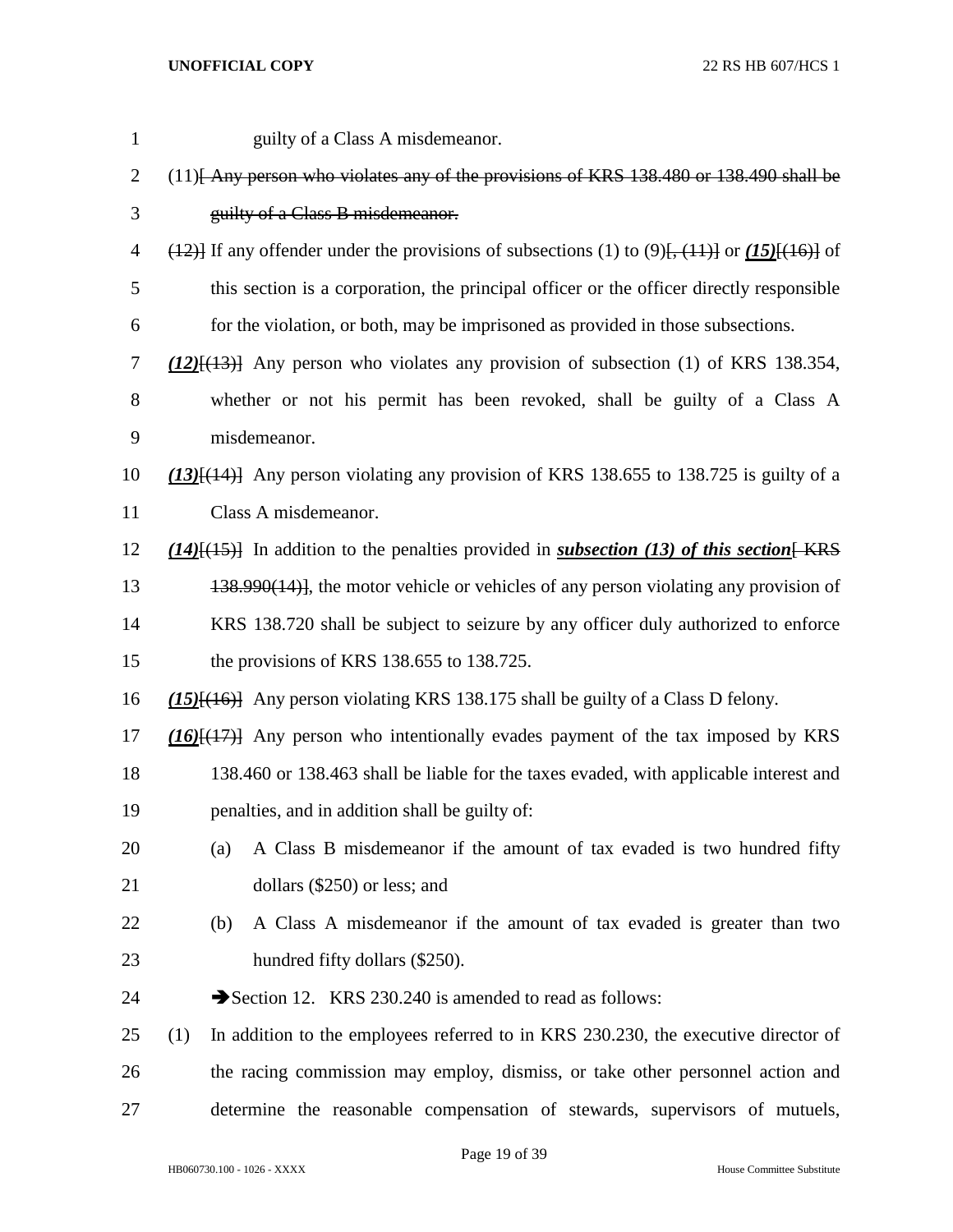veterinarians, inspectors, accountants, security officers, and other employees deemed by the executive director to be essential at or in connection with any horse race meeting and in the best interest of racing. Three (3) Thoroughbred stewards shall be employed at each Thoroughbred race meeting. Two (2) stewards shall be employed and compensated by the Commonwealth, subject to reimbursement by the racing associations pursuant to subsection (3) of this section. One (1) Thoroughbred steward shall be employed and compensated by the racing association hosting the race meeting. Three (3) standardbred judges shall be employed at each standardbred race meeting. Two (2) standardbred judges shall be employed and compensated by the Commonwealth, subject to reimbursement by the racing associations pursuant to subsection (3) of this section. One (1) standardbred judge shall be employed and compensated by the racing association hosting the race meeting. The security officers shall be peace officers and conservators of the peace on racing commission property and at all race tracks and grounds in the Commonwealth and shall possess all the common law and statutory powers and privileges now available or hereafter made available to sheriffs, constables, and police officers for the purpose of enforcing all laws relating directly or indirectly to the conduct of horse racing and pari-mutuel wagering thereon, or the enforcement of laws relating to the protection of persons or property on premises licensed by the racing commission. The racing commission, for the purpose of maintaining integrity and honesty in racing, shall prescribe by administrative regulation the powers and duties of the persons employed under this section and qualifications necessary to competently perform their duties. In addition, the racing commission shall be responsible for seeing that racing officials employed under the provisions of this section have adequate training to perform their duties in a competent manner.

 (2) The racing commission shall promulgate administrative regulations for effectively preventing the use of improper devices, and restricting or prohibiting the use and

Page 20 of 39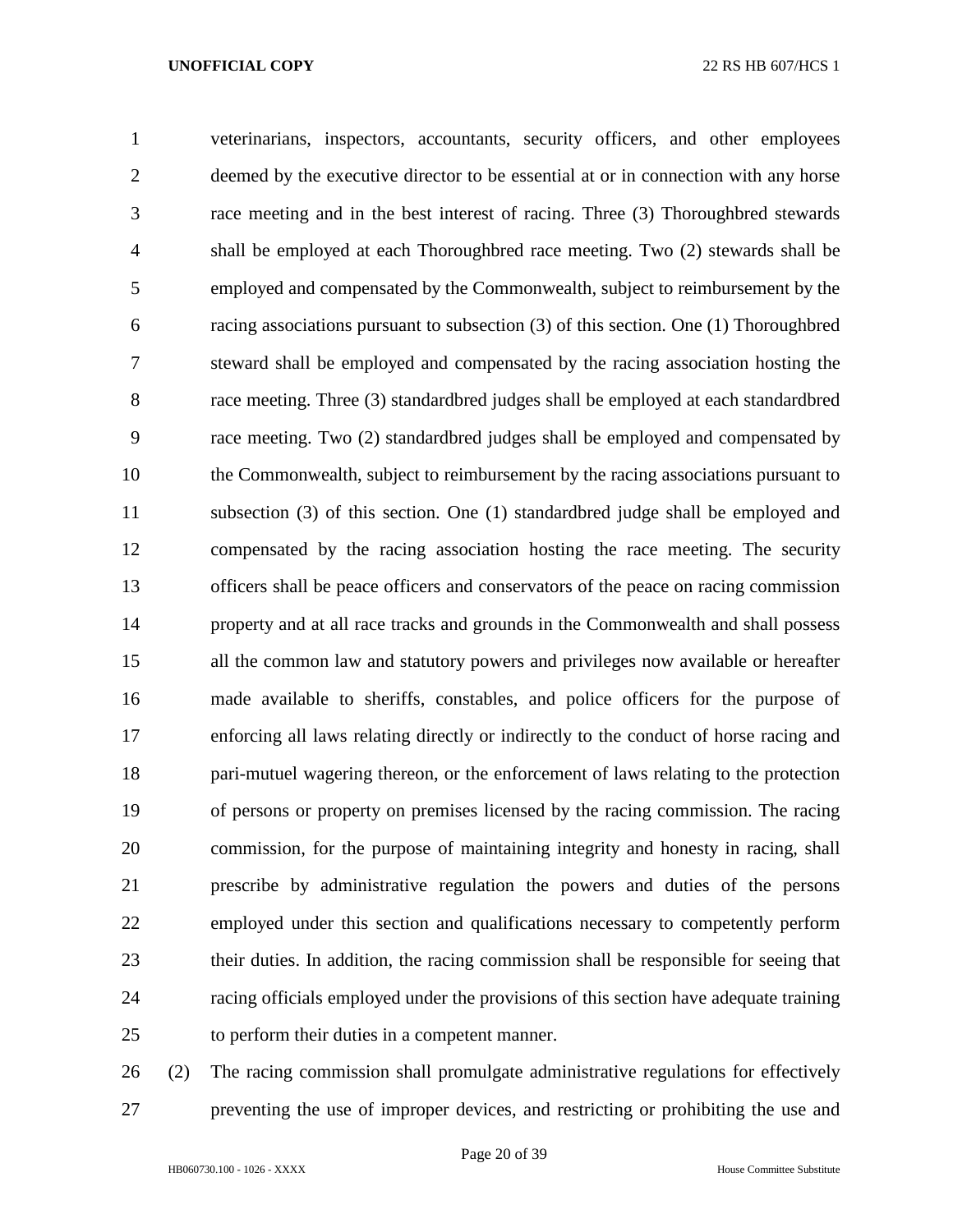administration of drugs or stimulants or other improper acts to horses prior to the horse participating in a race. The racing commission may acquire, operate, and maintain, or contract for the maintenance and operation of, a testing laboratory and related facilities, for the purpose of saliva, urine, or other tests, and to purchase supplies and equipment for and in connection with the laboratory or testing processes. The expense of the laboratory or other testing processes, whether furnished by contract or otherwise, together with all supplies and equipment used in connection therewith, shall be paid by the various associations licensed under this chapter in the manner and in proportions as the racing commission shall by administrative regulation provide.

 (3) The *expenses of the commission and the* compensation of *all*[the] employees referred to in this section shall be paid by the licensee conducting *a*[the] horse race 13 meeting *or pari-mutuel wagering on live or historic horse racing*  $\frac{1}{n}$  connection 14 with which the employees are utilized or employed. The salary of the executive director to the racing commission shall be prorated among and paid by the various associations licensed under this chapter in the manner as the racing commission shall, by administrative regulation, provide. Except for the Thoroughbred steward and the standardbred judge authorized in subsection (1) of this section, the employees referred to in this section shall be deemed employees of the racing 20 commission, and are paid by the licensee or association for convenience only.

 (4) Each person, as a condition precedent to the privilege of receiving a license under 22 this chapter to conduct a horse race meeting, shall be deemed to have agreed to pay expenses and compensation as provided in this section and as may be actually and reasonably incurred.

25 Section 13. KRS 230.260 is amended to read as follows:

 The racing commission, in the interest of breeding or the improvement of breeds of horses, shall have all powers necessary and proper to carry out fully and effectually the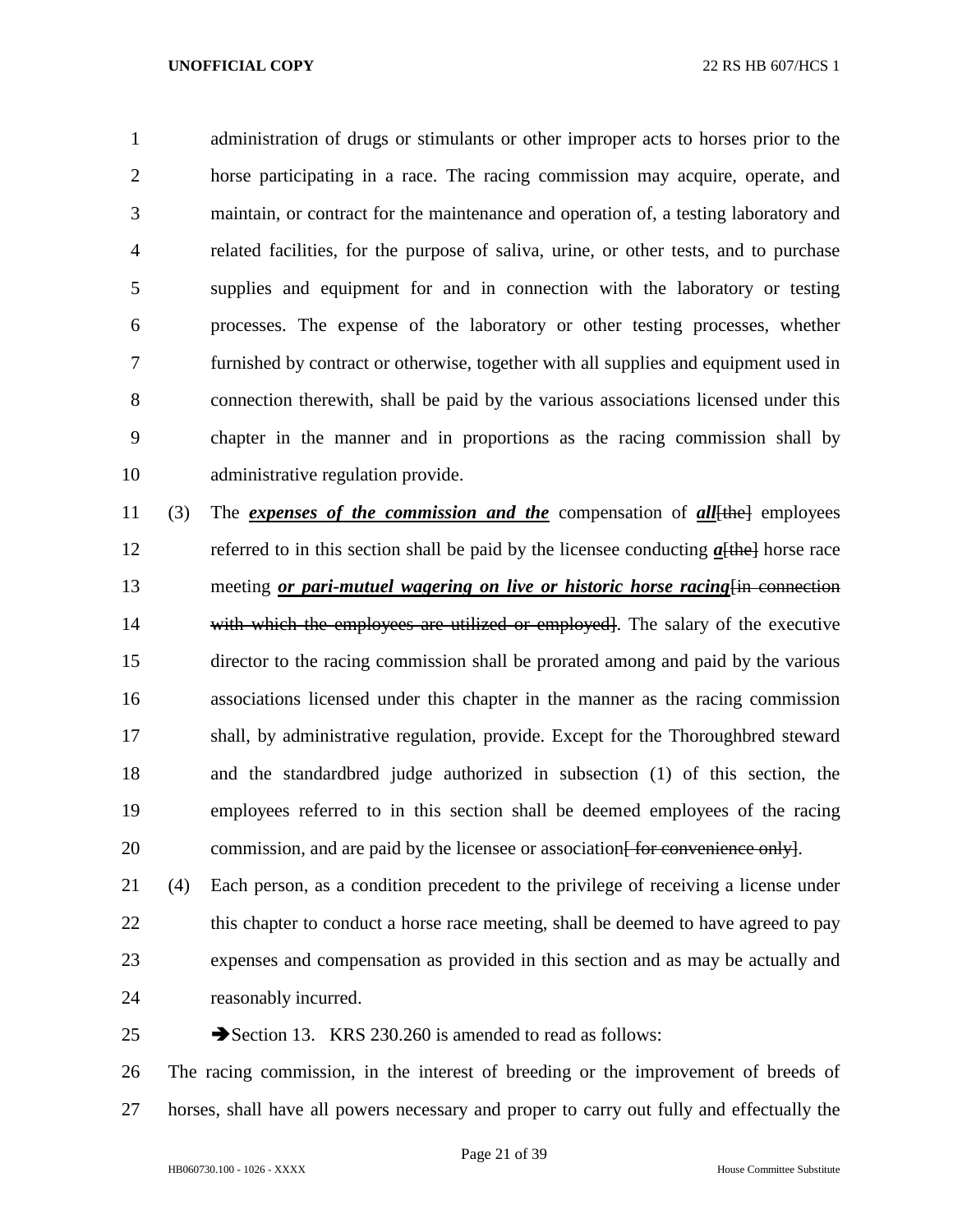provisions of this chapter including but without limitation the following:

 (1) The racing commission is vested with jurisdiction and supervision over all horse race meetings in this Commonwealth and over all associations and all persons on association grounds and may eject or exclude therefrom or any part thereof, any person, licensed or unlicensed, whose conduct or reputation is such that his presence on association grounds may, in the opinion of the racing commission, reflect on the honesty and integrity of horse racing or interfere with the orderly conduct of horse racing or racing at horse race meetings; provided, however, no persons shall be excluded or ejected from association grounds solely on the ground of race, color, creed, national origin, ancestry, or sex;

 (2) The racing commission is vested with jurisdiction over any person or entity that offers advance deposit account wagering to Kentucky residents. Any such person or entity under the jurisdiction of the racing commission shall be licensed by the racing commission, and the racing commission may impose a license fee not to exceed ten thousand dollars (\$10,000) annually. The racing commission shall, by administrative regulation promulgated in accordance with KRS Chapter 13A, establish conditions and procedures for the licensing of advance deposit account wagering providers to include but not be limited to:

- (a) A fee schedule for applications for licensure; and
- (b) Reporting requirements to include quarterly reporting on:
- 
- 21 1. The amount wagered on Kentucky races; and
- 

22 2. The total amount wagered by Kentuckians;

 (3) The racing commission is vested with jurisdiction over any totalisator company that provides totalisator services to a racing association located in the Commonwealth. A totalisator company under the jurisdiction of the racing commission shall be licensed by the racing commission, regardless of whether a totalisator company is located in the Commonwealth or operates from a location or locations outside of the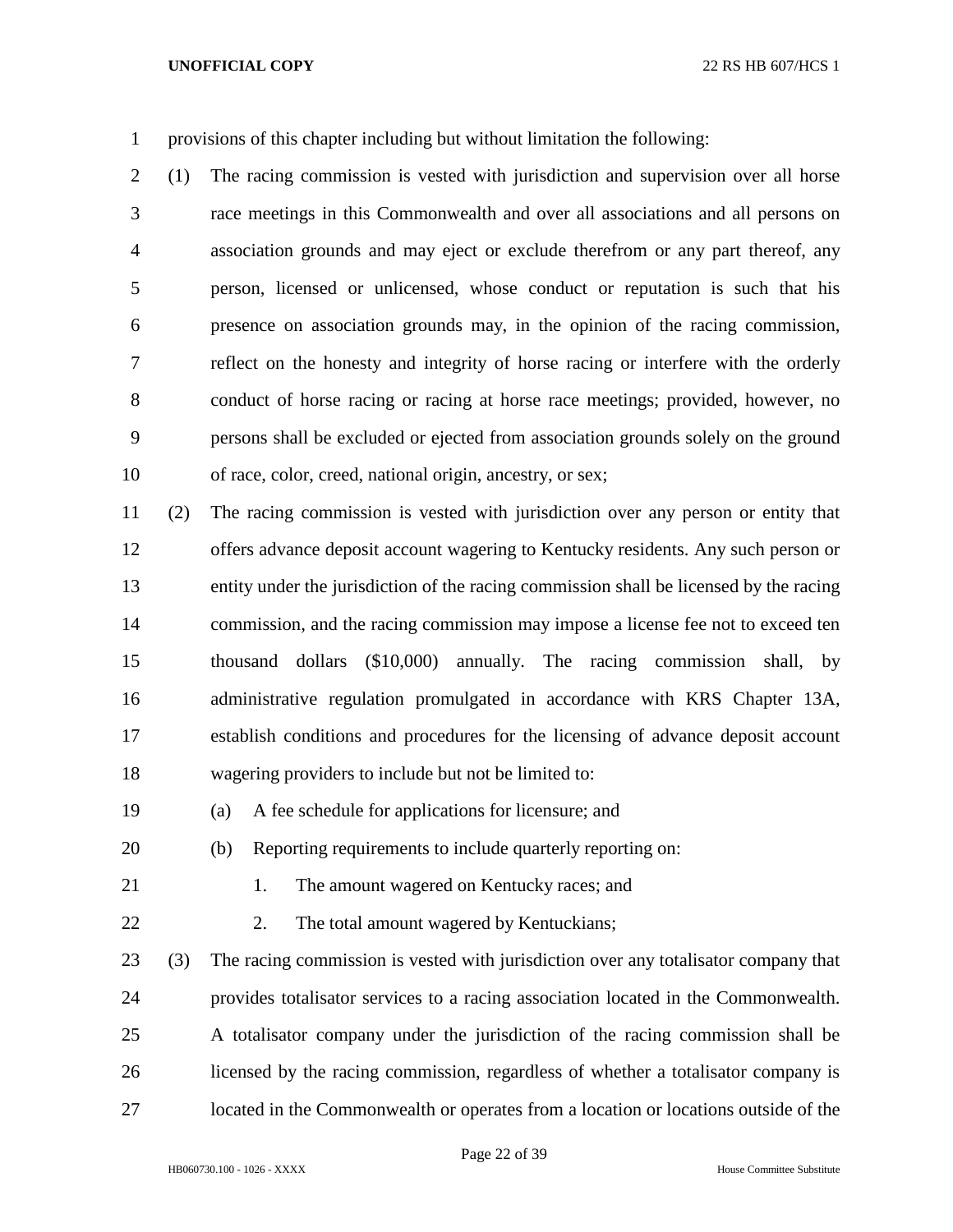Commonwealth, and the racing commission may impose a license fee on a totalisator company. The racing commission shall, by administrative regulation promulgated in accordance with KRS Chapter 13A, establish conditions and procedures for the licensing of totalisator companies, and a fee schedule for applications for licensure;

 (4) The racing commission is vested with jurisdiction over any manufacturer, wholesaler, distributor, or vendor of any equine drug, medication, therapeutic substance, or metabolic derivative which is purchased by or delivered to a licensee or other person participating in Kentucky horse racing by means of the Internet, mail delivery, in-person delivery, or other means;

 (5) The racing commission is vested with jurisdiction over any horse training center or facility in the Commonwealth that records official timed workouts for publication;

 (6) The racing commission may require an applicant for a license under subsections (2) 14 and (3) of this section to submit to a background check of the applicant, or of any individual or organization associated with the applicant. An applicant shall be required to reimburse the racing commission for the cost of any background check conducted;

 (7) The racing commission, its representatives and employees, may visit, investigate and have free access to the office, track, facilities, or other places of business of any licensee, or any person owning a horse or performing services regulated by this chapter on a horse registered to participate in a breeders incentive fund under the 22 jurisdiction of the racing commission;

 (8) The racing commission shall have full authority to prescribe necessary and reasonable administrative regulations and conditions under which horse racing at a horse race meeting shall be conducted in this state and to fix and regulate the minimum amount of purses, stakes, or awards to be offered for the conduct of any horse race meeting;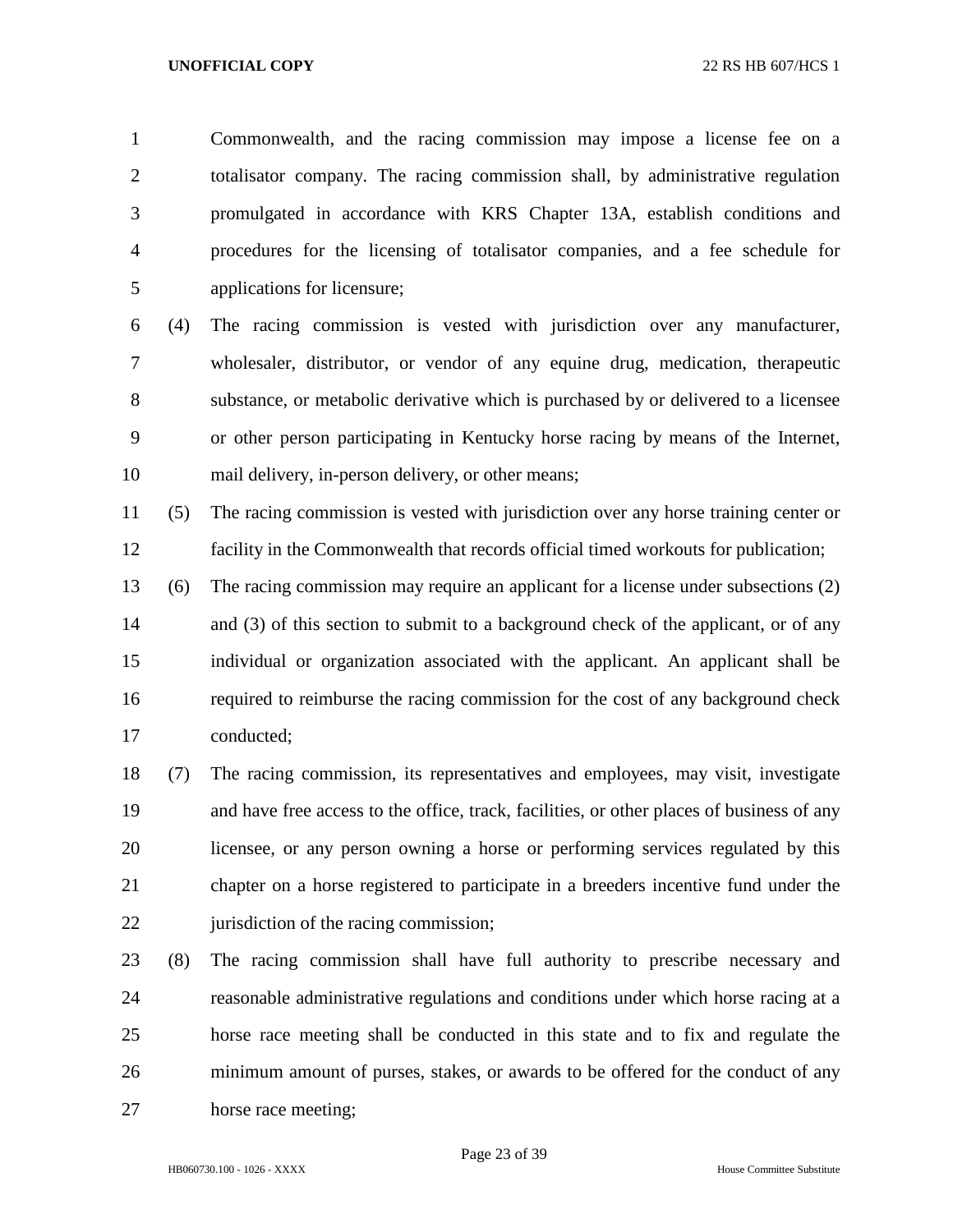- (9) Applications for licenses shall be made in the form, in the manner, and contain information as the racing commission may, by administrative regulation, require. Fees for all licenses issued under KRS 230.310 shall be prescribed by and paid to the racing commission; (10) The racing commission shall establish by administrative regulation minimum fees for jockeys to be effective in the absence of a contract between an employing owner or trainer and a jockey. The minimum fees shall be no less than those of July 1, 1985; (11) The racing commission may refuse to issue or renew a license, revoke or suspend a license, impose probationary conditions on a license, issue a written reprimand or admonishment, impose fines or penalties, deny purse money, require the forfeiture of purse money, or any combination thereof with regard to a licensee or other person participating in Kentucky horse racing for violation of any federal or state statute, regulation, or steward's or racing commission's directive, ruling, or order to
- preserve the integrity of Kentucky horse racing or to protect the racing public. The racing commission shall, by administrative regulation, establish the criteria for taking the actions described in this subsection;
- (12) The racing commission may issue subpoenas for the attendance of witnesses before it and for the production of documents, records, papers, books, supplies, devices, equipment, and all other instrumentalities related to pari-mutuel horse racing within the Commonwealth. The racing commission may administer oaths to witnesses and require witnesses to testify under oath whenever, in the judgment of the racing commission, it is necessary to do so for the effectual discharge of its duties;
- (13) The racing commission shall have authority to compel any racing association licensed under this chapter to file with the racing commission at the end of its fiscal year, a balance sheet, showing assets and liabilities, and an earnings statement, together with a list of its stockholders or other persons holding a beneficial interest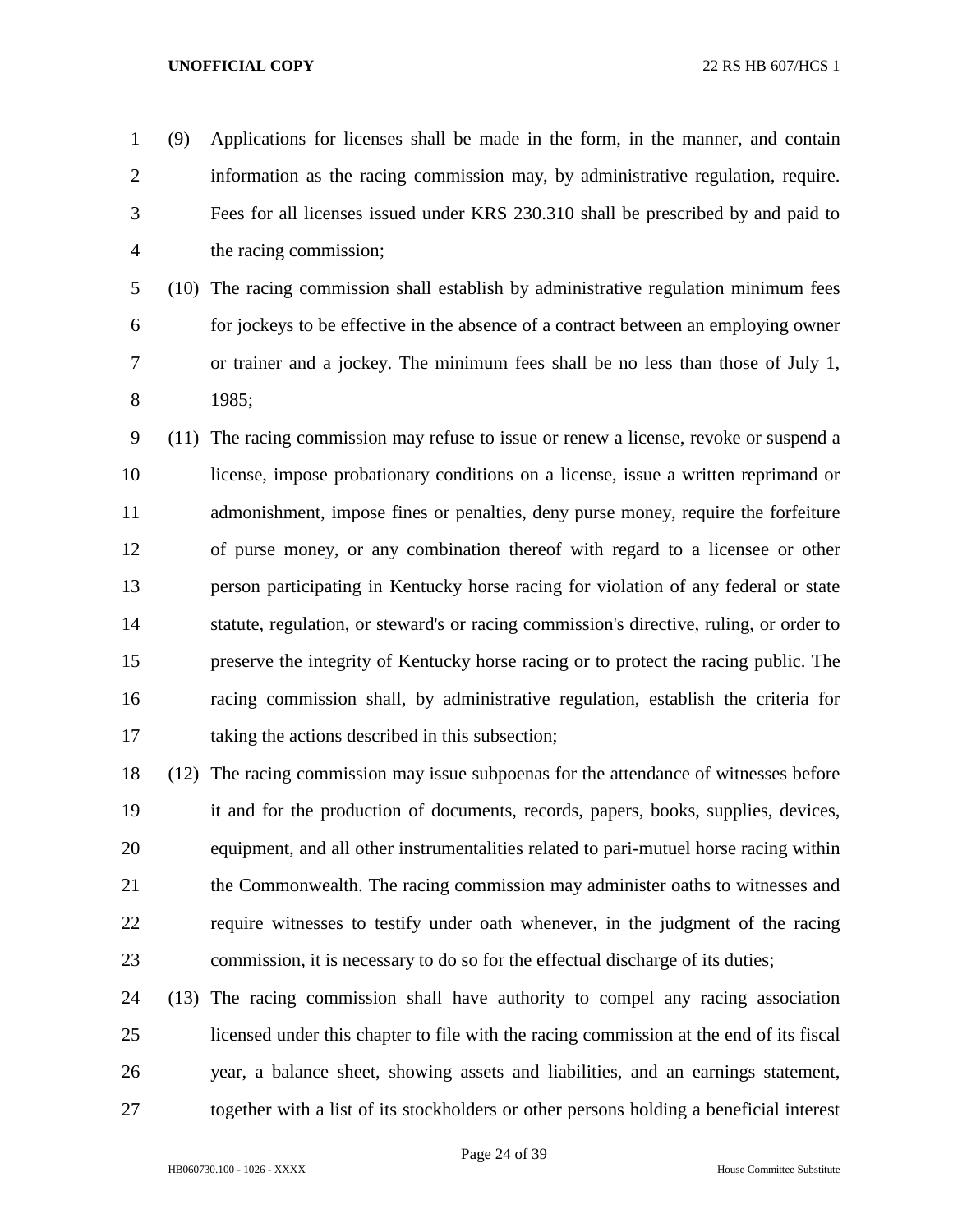| $\mathbf{1}$   | in the association; and                                                                   |
|----------------|-------------------------------------------------------------------------------------------|
| $\overline{2}$ | (14) The racing commission shall promulgate administrative regulations establishing       |
| 3              | safety standards for jockeys, which shall include the use of rib protection               |
| 4              | equipment. Rib protection equipment shall not be included in a jockey's weight.           |
| 5              | The racing commission shall promulgate administrative regulations<br>$(15)$ $(a)$         |
| 6              | establishing a self-exclusion list for individuals who self-identify as being             |
| 7              | problem or compulsive gamblers.                                                           |
| 8              | Each racing association shall display a notice to the public of the self-<br>(b)          |
| 9              | exclusion list and the method or methods individuals may use to self-                     |
| 10             | <i>identify at the track, online, or by phone.</i>                                        |
| 11             | Self-exclusion information collected by each racing association shall be<br>(c)           |
| 12             | forwarded to the racing commission, and the information from the racing                   |
| 13             | associations shall be compiled into a comprehensive list that shall be                    |
| 14             | provided to all racing associations.                                                      |
| 15             | <b>Pursuant to KRS 61.878(1)(a), information collected under this subsection</b><br>(d)   |
| 16             | shall be excluded from the application of KRS 61.870 to 61.884.                           |
| 17             | The racing commission shall promulgate administrative regulations requiring<br>(16)       |
| 18             | historical horse racing machines at licensed associations to clearly:                     |
| 19             | Display wagering information on all races being offered on the machine as<br>(a)          |
| 20             | long as the information does not allow easy identification of the place or                |
| 21             | date of the race, or the names of the horses or jockeys participating in the              |
| 22             | race; and                                                                                 |
| 23             | Designate the method by which a player may make a choice in his or her<br>(b)             |
| 24             | wager, rather than allowing the machine to choose for the player.                         |
| 25             | Section 14. KRS 230.360 is amended to read as follows:                                    |
| 26             | The provisions of this chapter are intended to be statewide and exclusive in their effect |
| 27             | and no city, county, or other political subdivision of state government shall have the    |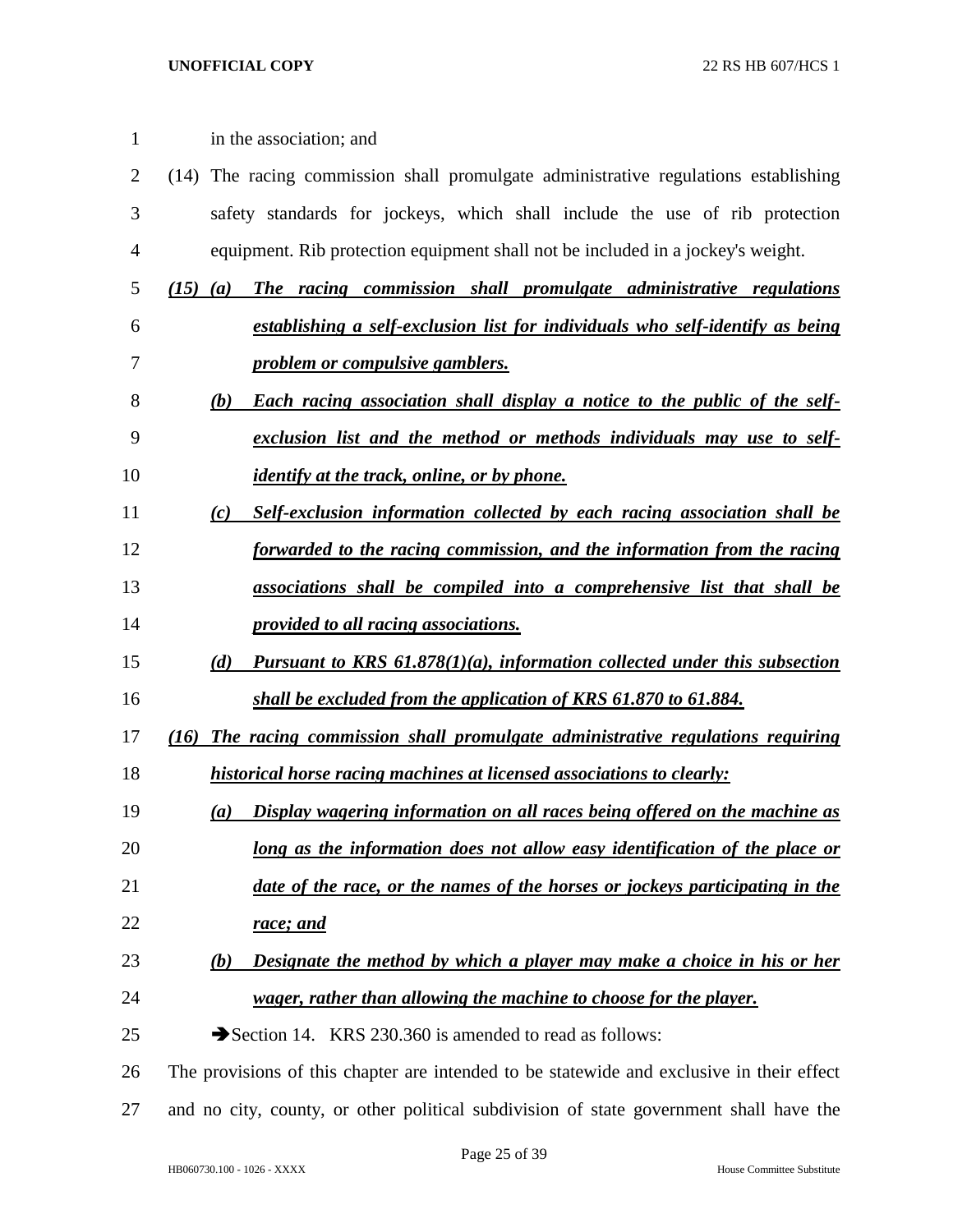power or authority to make or enforce any local laws, ordinances, or regulations on the subject of horse race meetings. Any person licensed under KRS 230.300 shall continue to pay, or be responsible for the payment of, all state taxes presently imposed by law, 4 including but without limitation, license taxes imposed under KRS 137.170 to 137.190. 5 and  $\{KRS\}$  137.990 together with admission taxes imposed by KRS 138.480, and the pari-mutuel taxes imposed by KRS 138.510 to 138.550, and all state, as well as local, ad valorem taxes; provided, however, no tax shall be imposed by the state or any subdivision thereof upon, or measured by, that portion of the excise tax imposed upon pari-mutuel betting at running and trotting horse race tracks which is collected and retained by the operators thereof under the provisions of KRS 138.510 to 138.550, both inclusive.

11 Section 15. KRS 230.3615 is amended to read as follows:

 (1) The commission, including the tax levied in KRS 138.510, deducted from the gross amount wagered by the association which operates a race track under the jurisdiction of the Kentucky Horse Racing Commission and conducts the Thoroughbred racing at which betting is conducted through a pari-mutuel or other 16 similar system, in races where the patron is required to select one (1) horse, and the breaks, which breaks shall be made and calculated to the *penny*[dime, shall not be more than sixteen percent (16%) at the discretion of those tracks averaging over one million two hundred thousand dollars (\$1,200,000) in on-track pari-mutuel handle **per day of live racing conducted by the association. The commission at those tracks**  averaging one million two hundred thousand dollars (\$1,200,000) or less in on-track pari-mutuel handle per day of live racing conducted by the association, at the 23 discretion of such track], shall not be more than seventeen and one-half percent 24 (17.5%) [ in races where the patron is required to select one (1) horse, and the breaks, which breaks shall be made and calculated to the dime].

26 (2) The commission  $\frac{1}{2}$  at those tracks averaging over one million two hundred thousand dollars (\$1,200,000) in on track pari-mutuel handle per day of live racing conducted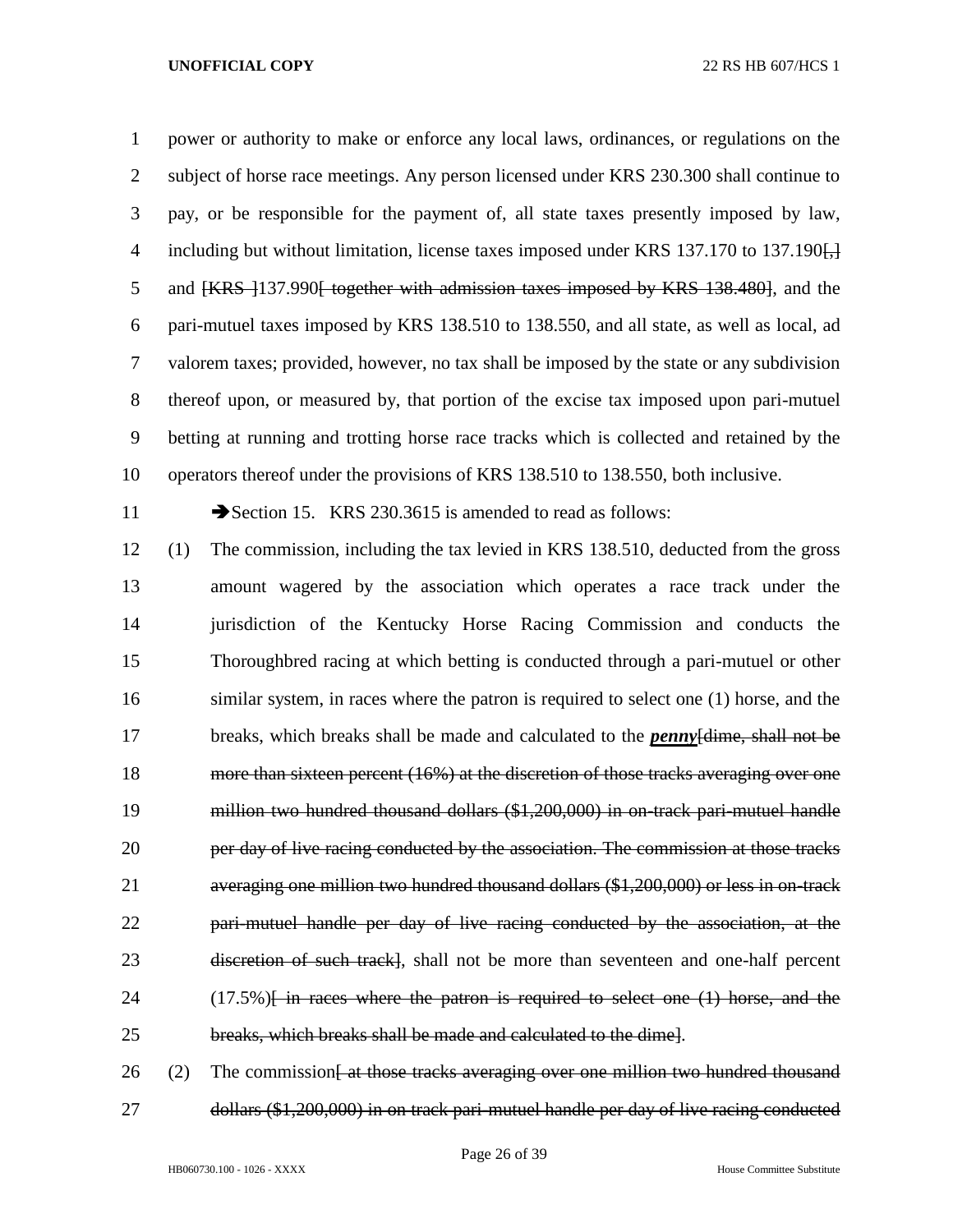by the association], including the tax levied in KRS 138.510, deducted from the gross amount wagered by the person, corporation, or association which operates a race track under the jurisdiction of the Kentucky Horse Racing Commission and conducts Thoroughbred racing at which betting is conducted through a pari-mutuel 5 or other similar system shall not exceed is necessary interest (19%) of the gross handle in races where the patron is required to select two (2) or more horses, and the breaks, which breaks shall be made and calculated to the dime. The commission, at those tracks averaging one million two hundred thousand dollars (\$1,200,000) or less in on track pari-mutuel handle per day of live racing conducted by the association, including the tax levied in KRS 138.510, deducted from the gross amount wagered by the association which operates a race track under the 12 jurisdiction of the Kentucky Horse Racing Commission and conducts Thoroughbred racing at which betting is conducted through a pari-mutuel or other similar system shall not exceed] twenty-two percent (22%) of the gross handle in races where the patron is required to select two (2) or more horses, and the breaks, which breaks shall be made and calculated to the *penny*[dime]. (3) The minimum wager to be accepted by any licensed association shall be ten cents (\$0.10). The minimum pay-off on a one dollar (\$1) wager shall be one dollar and 19 ten cents (\$1.10); but, in the event of a minus pool, the minimum pay-off for a one 20 dollar (\$1) wager shall be one dollar and five cents (\$1.05). 21 (4) Each association conducting Thoroughbred racing and averaging one million two hundred thousand dollars (\$1,200,000) or less in on-track pari-mutuel handle per 23 day of live racing conducted by the association  $\alpha$  shall pay to the racing commission all moneys allocated to the backside improvement fund in an amount equal to one-

- 25 half of one percent (0.5%) of its on-track pari-mutuel wagers.
- 26 Section 16. KRS 230.378 is amended to read as follows:
- (1) A receiving track may accept wagers only at the track where it is licensed to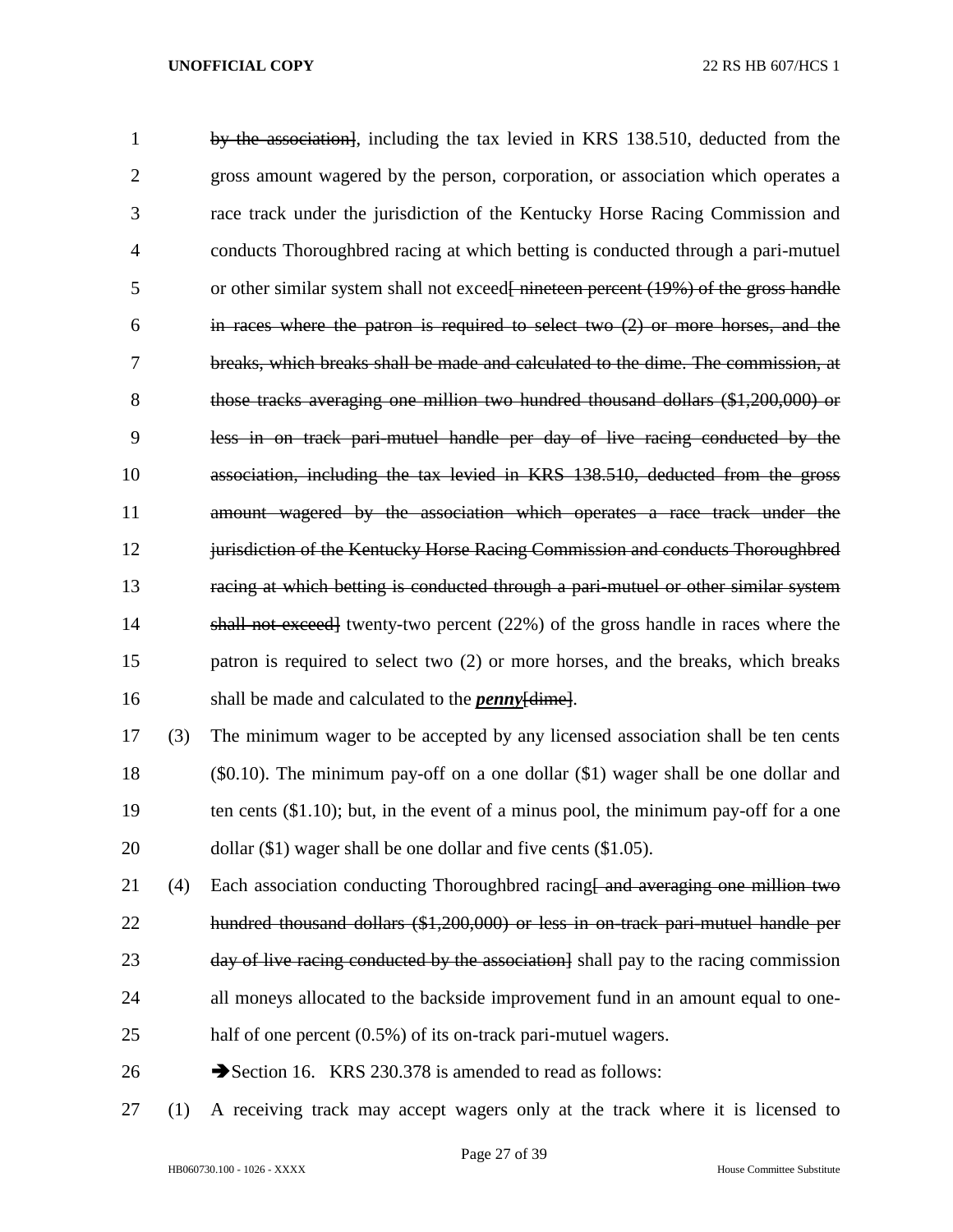conduct its race meeting or conduct intertrack wagering. A receiving track may accept wagers through a telephone account wagering system. Wagers at a receiving track, simulcast facility, or on telephone account wagering shall form a common pool with wagers at a host track. This common pool requirement shall not apply to wagers made in connection with interstate simulcasting pursuant to KRS 230.3771; however, common pools shall be encouraged.

- (2) Except as provided in KRS 230.3771(2), the commission of a receiving track, simulcast facility, or on telephone account wagering shall be the same as the commission of the host track as determined in KRS 230.3615 or 230.750.
- (3) In the absence of a valid contract with a horsemen's organization, the commission of a receiving track, after deduction of applicable taxes and other applicable deductions, shall be split as follows: twenty-two percent (22%) to the host track, twenty-two percent (22%) to the purse program at the host track, twenty-two percent (22%) to the receiving track and twenty-two percent (22%) to the purse program at the receiving track. Twelve percent (12%) of the commission shall be allocated evenly between the host track and the receiving track to cover the cost of simulcasting, unless otherwise agreed to by contract.
- (4) The deduction for the backside improvement fund, as provided for in KRS 230.3615(4) shall not apply to the commission or pari-mutuel tax of a receiving 20 track or telephone account wagering.
- 21 (5) A receiving track shall be exempt from<del>- the admissions tax levied in KRS 138.480</del> 22 and from any license fee imposed by statute or regulation by the racing commission.
- 24 Section 17. KRS 230.380 is amended to read as follows:
- (1) Any track licensed by the racing commission to conduct horse racing and desiring to establish a simulcast facility shall apply for and may receive approval from the racing commission for each simulcast facility. Prior to considering an application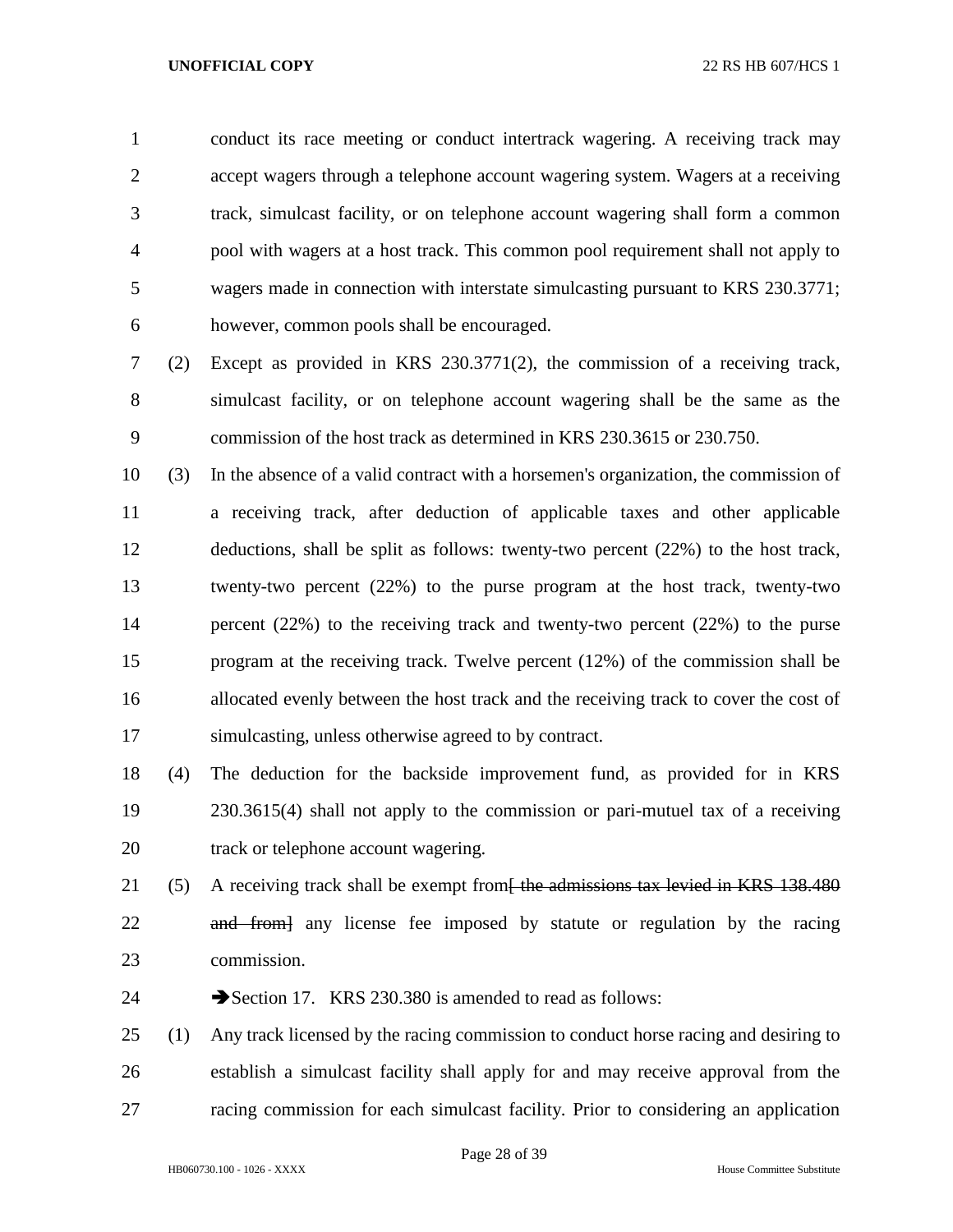for approval of a simulcast facility, the racing commission shall notify by regular 2 mail, each state senator, state representative, county judge/executive, and mayor in the jurisdiction in which the proposed simulcast facility is located, at least ten (10) days in advance of the racing commission meeting at which the application is to be considered or voted upon. Consideration of an application shall be based on criteria contained in administrative regulations promulgated under KRS 230.300. Approval, if granted, shall be granted for a term of one (1) calendar year.

 (2) A track or tracks may proceed with the establishment of a simulcast facility unless, within sixty (60) days of the date on which the racing commission approved the facility, the governing body of the local government jurisdiction in which the facility is to be located votes, by simple majority of those voting, to disapprove the establishment of the simulcast facility. For the purposes of this section, "governing body" means, in an incorporated area, the board of aldermen, city council or board of commissioners; in a county, the fiscal court; in an urban-county government, the urban-county council, or in a charter county, the legislative body created in accordance with KRS 67.825 to 67.875.

 (3) The racing commission shall not approve the establishment of any simulcast facility within a radius of fifty (50) miles of a licensed track. The racing commission may approve the establishment of one (1) simulcast facility within a radius of greater 20 than fifty (50) miles but less than seventy-five (75) miles of a licensed track, but the facility shall not be approved to operate without the prior written consent of the licensed track within whose seventy-five (75) mile radius the facility is located.

 (4) The racing commission may promulgate administrative regulations as it deems appropriate to protect the integrity of pari-mutuel wagering at any simulcast facility.

 (5) Licensed tracks conducting horse racing may enter into joint agreements to establish or operate one (1) or more simulcast facilities, on terms and conditions as the participating tracks may determine. Any agreements respecting these arrangements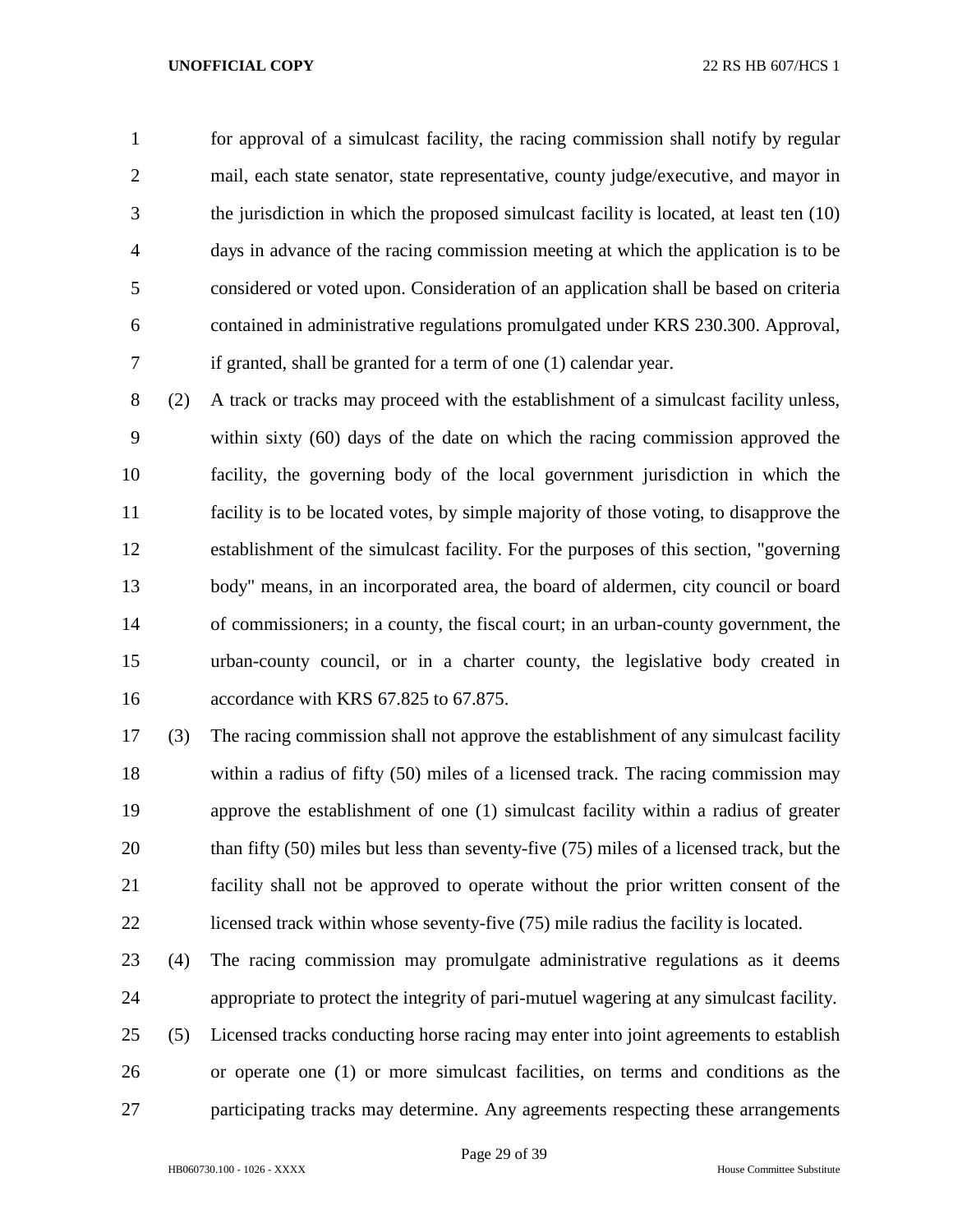| $\mathbf{1}$   |     | shall be filed with the racing commission, and applications for simulcast facilities |                                                                                       |  |  |  |
|----------------|-----|--------------------------------------------------------------------------------------|---------------------------------------------------------------------------------------|--|--|--|
| $\overline{2}$ |     | shall be filed by and licenses may be issued to, these licensed tracks by the racing |                                                                                       |  |  |  |
| 3              |     |                                                                                      | commission.                                                                           |  |  |  |
| 4              | (6) |                                                                                      | A simulcast facility may be established and operated on property that is owned or     |  |  |  |
| 5              |     |                                                                                      | leased and which is not used solely for the operation of a simulcast facility;        |  |  |  |
| 6              |     |                                                                                      | provided however, that a simulcast facility may not be established on the premises    |  |  |  |
| 7              |     |                                                                                      | of a lottery vendor.                                                                  |  |  |  |
| $8\,$          | (7) |                                                                                      | A simulcast facility shall not be subject to and shall not pay any excise tax imposed |  |  |  |
| 9              |     |                                                                                      | pursuant to KRS 138.510, or any license tax imposed under KRS 137.170. or any         |  |  |  |
| 10             |     |                                                                                      | admission tax imposed under KRS 138.480].                                             |  |  |  |
| 11             | (8) | One percent (1%) of all moneys wagered at a simulcast facility shall be dedicated    |                                                                                       |  |  |  |
| 12             |     |                                                                                      | for local economic development and shall be allocated as follows:                     |  |  |  |
| 13             |     | (a)                                                                                  | If a simulcast facility is located in an incorporated area, seventy-five percent      |  |  |  |
| 14             |     |                                                                                      | (75%) shall be allocated to the governing body of the city in which the facility      |  |  |  |
| 15             |     |                                                                                      | is located, and twenty-five percent (25%) to the governing body of the county         |  |  |  |
| 16             |     |                                                                                      | in which the facility is located.                                                     |  |  |  |
| 17             |     | (b)                                                                                  | If a simulcast facility is located in an unincorporated area, all moneys shall be     |  |  |  |
| 18             |     |                                                                                      | allocated to the governing body of the county or charter county in which the          |  |  |  |
| 19             |     |                                                                                      | facility is located.                                                                  |  |  |  |
| 20             | (9) | (a)                                                                                  | After the deduction of moneys under subsection (8), simulcast facility shall          |  |  |  |
| 21             |     | deduct a commission allowed under KRS 230.3615 with respect to all wagers            |                                                                                       |  |  |  |
| 22             |     | made at the simulcast facility. The commission, less moneys allocated in             |                                                                                       |  |  |  |
| 23             |     |                                                                                      | subsection (8) of this section, shall be split as follows:                            |  |  |  |
| 24             |     |                                                                                      | Thirty percent (30%) shall be allocated to the host track;<br>1.                      |  |  |  |
| 25             |     |                                                                                      | 2.<br>Forty-six and one-half percent (46.5%) to the purse program at the host         |  |  |  |
| 26             |     |                                                                                      | track;                                                                                |  |  |  |
| 27             |     |                                                                                      | Thirteen and one-half percent $(13.5%)$ to be retained by the track or<br>3.          |  |  |  |

Page 30 of 39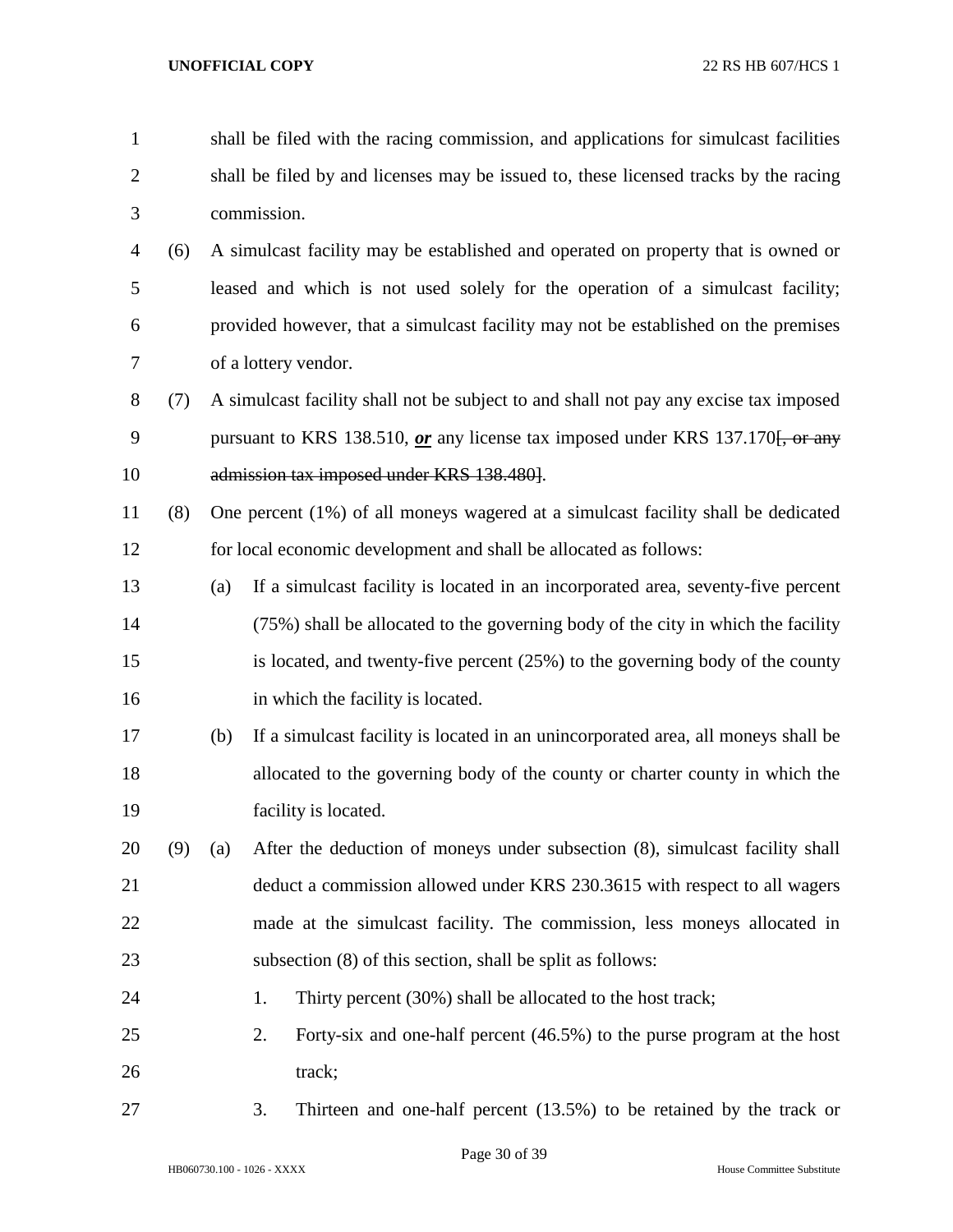| $\mathbf{1}$   |               | tracks owning the simulcast facility for the purpose of application to                |
|----------------|---------------|---------------------------------------------------------------------------------------|
| $\overline{2}$ |               | expenses incurred in connection therewith;                                            |
| 3              | 4.            | Six percent (6%) to be allocated to the Kentucky Thoroughbred Owners                  |
| 4              |               | and Breeders, Inc., to be expended as follows:                                        |
| 5              | a.            | Up to three percent $(3%)$ for capital improvements and promotion                     |
| 6              |               | of off-track betting; and                                                             |
| 7              | $\mathbf b$ . | The remainder for marketing and promoting the Kentucky                                |
| 8              |               | Thoroughbred industry; and                                                            |
| 9              | 5.            | Four percent $(4%)$ to be allocated to the racing commission to be used               |
| 10             |               | for purses at county fairs in Kentucky licensed and approved by the                   |
| 11             |               | racing commission, and for the standard bred sires stakes program                     |
| 12             |               | established under KRS 230.770.                                                        |
| 13             | (b)           | The commission of a simulcast facility derived from interstate wagering shall         |
| 14             |               | be reduced by any amounts required to be paid by contract to the host track or        |
| 15             |               | track conducting the live race before it is divided as set forth in this section.     |
| 16             |               | No simulcast facility may receive any interstate simulcast except with the            |
| 17             |               | approval of the live Kentucky host track.                                             |
| 18             | (c)           | The Kentucky Thoroughbred Owners and Breeders, Inc., shall annually report            |
| 19             |               | to the racing commission on all money expended in accordance with                     |
| 20             |               | subsection $(9)(a)4$ . of this section. The report shall be in the form required,     |
| 21             |               | and provide all information required by the racing commission.                        |
| 22             | (10)          | Subsections (1) and (2) of this section shall also apply to the establishment by a    |
| 23             |               | track of a noncontiguous facility in a county in which pari-mutuel racing and         |
| 24             |               | wagering is not being conducted. Subsection (8) of this section shall also apply to a |
| 25             |               | noncontiguous race track facility referenced in this subsection, unless there is a    |
| 26             |               | written agreement to the contrary between the track establishing the facility and the |
| 27             |               | governing body of the local government jurisdiction in which the facility is to be    |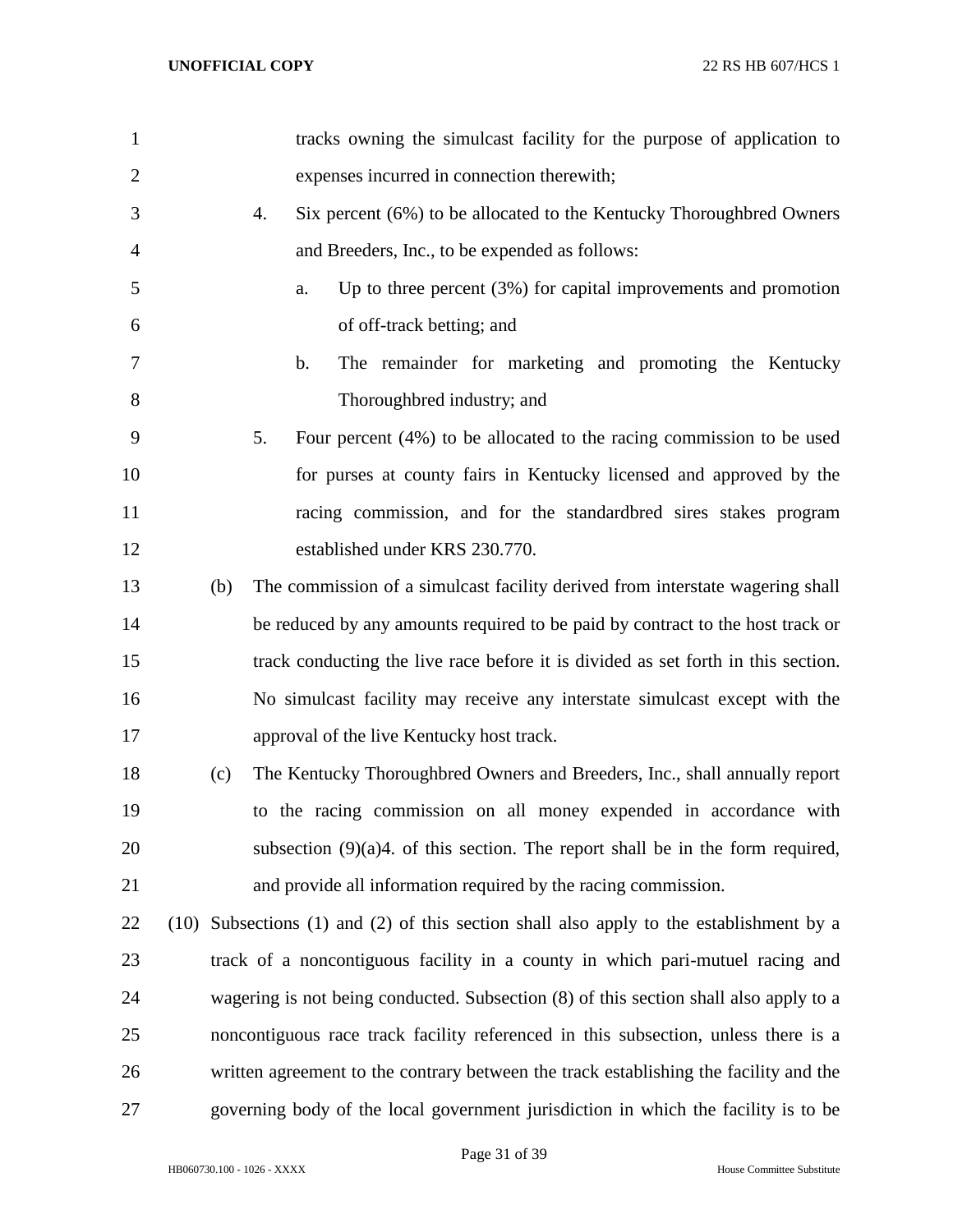established.

2 Section 18. KRS 230.400 is amended to read as follows:

 (1) There is hereby created a trust and revolving fund for the Kentucky Horse Racing Commission, designated as the Kentucky Thoroughbred development fund, consisting of money allocated to the fund under the provisions of KRS 138.510, together with other money contributed to or allocated to the fund from all other sources. Money to the credit of the Kentucky Thoroughbred development fund shall be distributed by the Treasurer for the purposes of this section upon authorization of the Kentucky Horse Racing Commission and upon approval of the secretary of the Finance and Administration Cabinet. Money from the Kentucky Thoroughbred development fund shall be allocated to each licensed association in an amount equal to the amount the association contributed to the fund. Money to the credit of the Kentucky Thoroughbred development fund at the end of each fiscal year shall not lapse, but shall be carried forward in such fund to the succeeding fiscal year.

 (2) There is hereby established, under the general jurisdiction of the Kentucky Horse Racing Commission, a Kentucky Thoroughbred Development Fund Advisory Committee. The advisory committee shall consist of five (5) members, all of whom shall be residents of Kentucky, to be appointed by the chairman of the Kentucky Horse Racing Commission by July 1 of each year. The committee shall consist of two (2) Thoroughbred breeders recommended by the Kentucky Thoroughbred Owners and Breeders, Inc.; one (1) Thoroughbred owner recommended by the Kentucky division of the Horsemen's Benevolent and Protective Association; one (1) officer or director of a licensed association conducting Thoroughbred racing in Kentucky, recommended by action of all of the licensed associations conducting Thoroughbred racing in Kentucky; and one (1) member of the Kentucky Horse Racing Commission. If any member other than the racing commission member has not been recommended for appointment by July 1 of each year, the chairman of the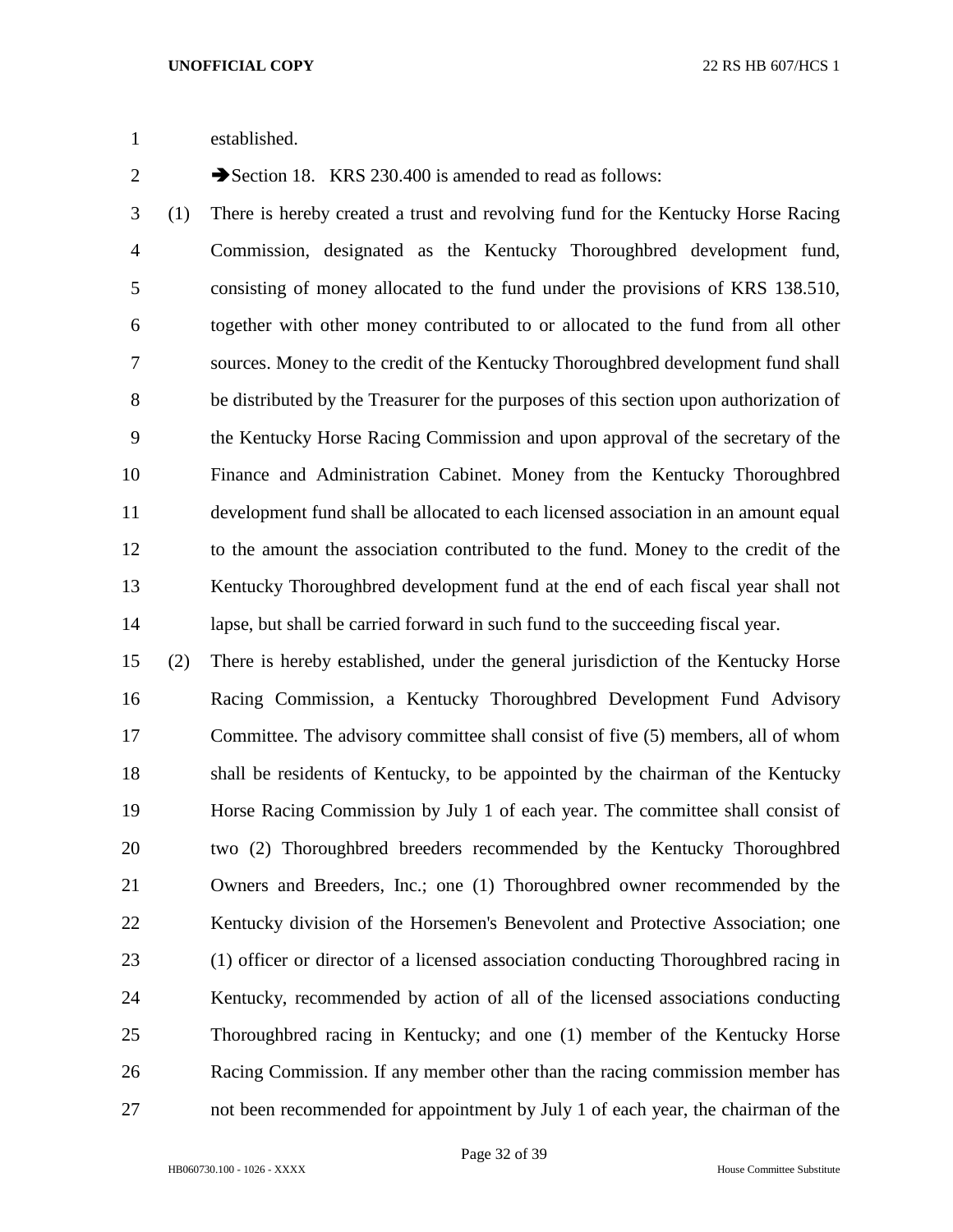Kentucky Horse Racing Commission shall make an appointment for the organization or organizations failing to recommend a member of the committee. The members of the advisory committee shall serve without compensation, but shall be entitled to reimbursement for all expenses incurred in the discharge of official business. The advisory committee shall select from its membership annually a chairman and a vice chairman.

 (3) (a) The Kentucky Thoroughbred Development Fund Committee shall advise and assist the Kentucky Horse Racing Commission in the development of the supplemental purse program provided herein for Kentucky-bred Thoroughbreds, shall make recommendations to the racing commission from 11 time to time with respect to the establishment of guidelines, administrative regulations for the provision of supplemental purses, the amount thereof, the races for which the purses are to be provided and the conditions thereof, manner and method of payment of supplemental purses, registry of Thoroughbred stallions standing within the Commonwealth of Kentucky, registry of Kentucky-bred Thoroughbreds for purposes of this section, nature and type of forms and reports to be employed and required in connection with the establishment, provision for, award and payment of supplemental purses, and with respect to all other matters necessary in connection with the carrying out of the intent and purposes of this section.

 (b) The Kentucky Horse Racing Commission shall employ qualified personnel as may be required to assist the racing commission and the advisory committee in carrying out the provisions of this section. These persons shall serve at the pleasure of the racing commission and compensation for these personnel shall be fixed by the racing commission. The compensation of these personnel and the necessary expenses incurred by the racing commission or by the committee in carrying out the provisions of this section shall be paid out of the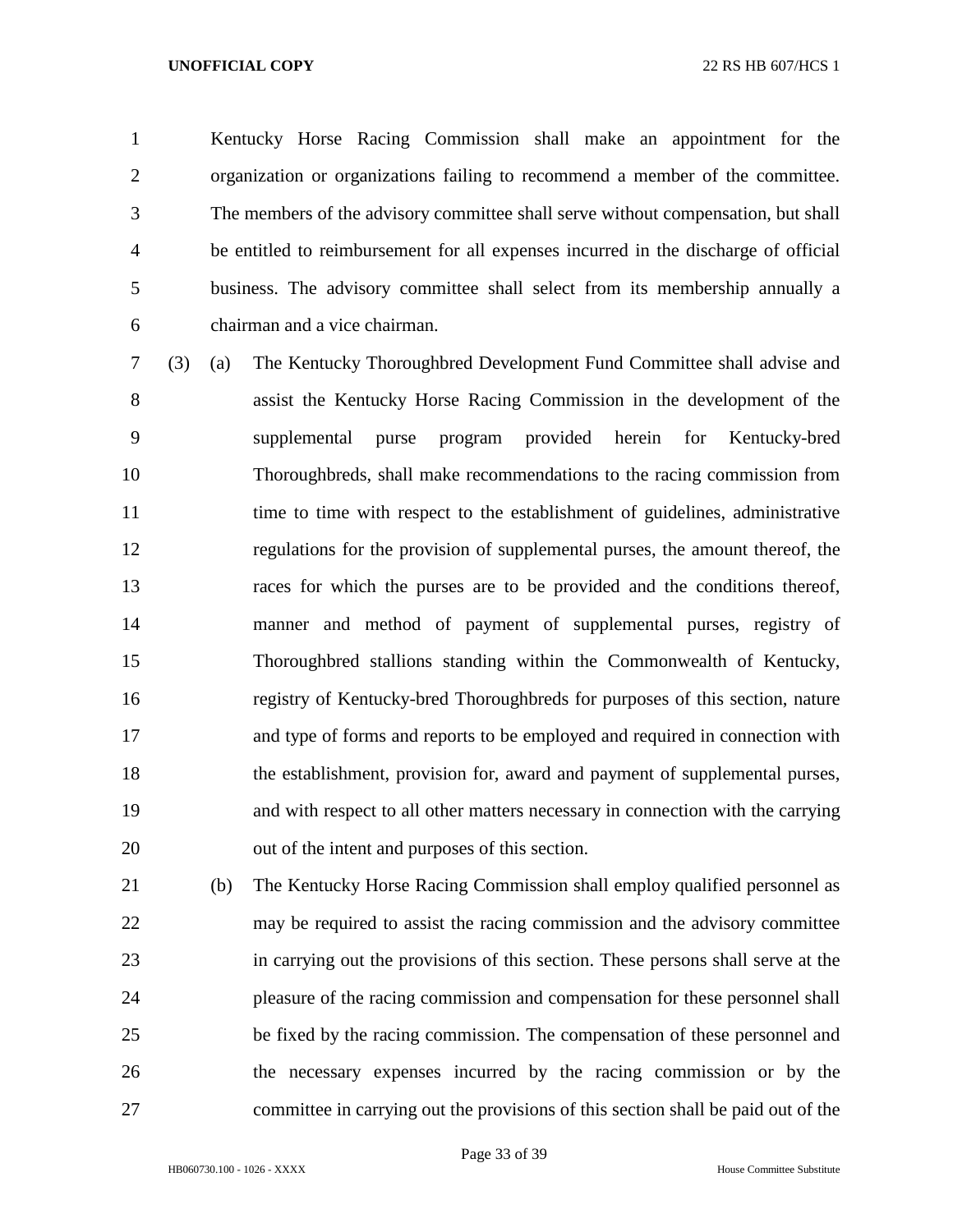Kentucky Thoroughbred development fund.

 (4) The Kentucky Horse Racing Commission, with the advice and assistance of the Kentucky Thoroughbred Development Fund Advisory Committee, shall use the Kentucky Thoroughbred development fund to promote, enhance, improve, and encourage the further and continued development of the Thoroughbred breeding industry in Kentucky by providing, out of the Kentucky Thoroughbred development fund, supplemental purses for designated stakes, handicap, allowance, nonclaiming 8 maiden races, and allowance optionall claiming races for a claiming price of not less than twenty-five thousand dollars (\$25,000)] contested at licensed Thoroughbred race meetings in Kentucky. The Kentucky Horse Racing Commission shall, by administrative regulation promulgated in accordance with KRS Chapter 13A, establish the requirements, conditions, and procedures for awarding and payment of supplemental purses in designated races by Kentucky- bred Thoroughbred horses. That portion of the supplemental purse provided for any designated race shall be awarded and paid to the owner of the horse only if the horse is a Kentucky-bred Thoroughbred duly registered with the official registrar. Any portion of the supplemental purse which is not awarded and paid over shall be returned to the Kentucky Thoroughbred development fund.

- (5) (a) For purposes of this section, the term "Kentucky Thoroughbred stallion" shall mean and include only a Thoroughbred stallion standing the entire breeding season in Kentucky and registered as a Kentucky Thoroughbred stallion with 22 the official registrar of the Kentucky Thoroughbred development fund.
- (b) Except for Thoroughbred horses foaled prior to January 1, 1980, the term "Kentucky-bred Thoroughbreds," for purposes of this section, shall mean and include only Thoroughbred horses sired by Kentucky Thoroughbred stallions foaled in Kentucky and registered as a Kentucky-bred Thoroughbred with the official registrar of the Kentucky Thoroughbred development fund.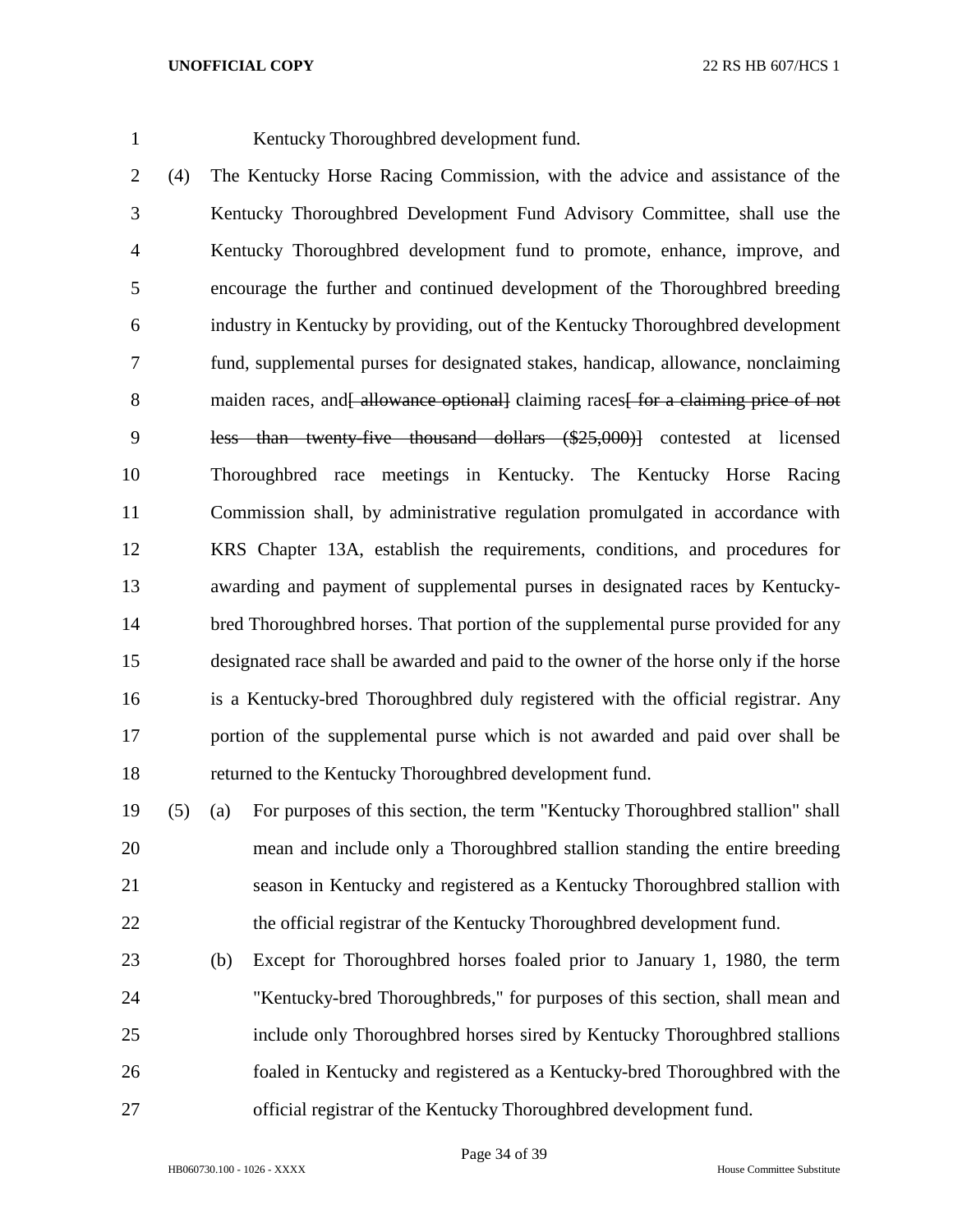- (c) Any Thoroughbred horse foaled prior to January 1, 1980, may qualify as a 2 Kentucky-bred Thoroughbred for purposes of this section if the horse was foaled in Kentucky and if the sire of the Thoroughbred was standing at stud within Kentucky at the time of conception of such Thoroughbred, provided the Thoroughbred is duly registered as a Kentucky-bred Thoroughbred with the official registrar of the Kentucky Thoroughbred development fund.
- (d) In order for an owner of a Kentucky-sired Thoroughbred to be eligible to demand, claim, and receive a portion of a supplemental purse provided by the Kentucky Thoroughbred development fund, the Thoroughbred horse in a designated race for which a supplemental purse has been provided by the Kentucky Thoroughbred development fund must have been duly registered as a Kentucky-bred Thoroughbred with the official registrar of the Kentucky Thoroughbred development fund prior to entry in the race.
- (6) (a) Kentucky Thoroughbred Owners and Breeders, Inc., is hereby recognized and designated as the sole official registrar of the Kentucky Thoroughbred development fund for the purposes of registering Kentucky Thoroughbred stallions and Kentucky-bred Thoroughbreds in accordance with the terms of this section and any administrative regulations promulgated by the Kentucky Horse Racing Commission. When a Kentucky-bred Thoroughbred is registered with the official registrar, the registrar shall be authorized to stamp the Jockey Club certificate issued for the Thoroughbred with the seal of the registrar, certifying that the Thoroughbred is a duly qualified and registered Kentucky-bred Thoroughbred for purposes of this section. The registrar may establish and charge, with the approval of the racing commission, reasonable registration fees for its services in the registration of Kentucky Thoroughbred stallions and in the registration of Kentucky-bred Thoroughbreds. Registration records of the registrar shall be public records and open to public inspection at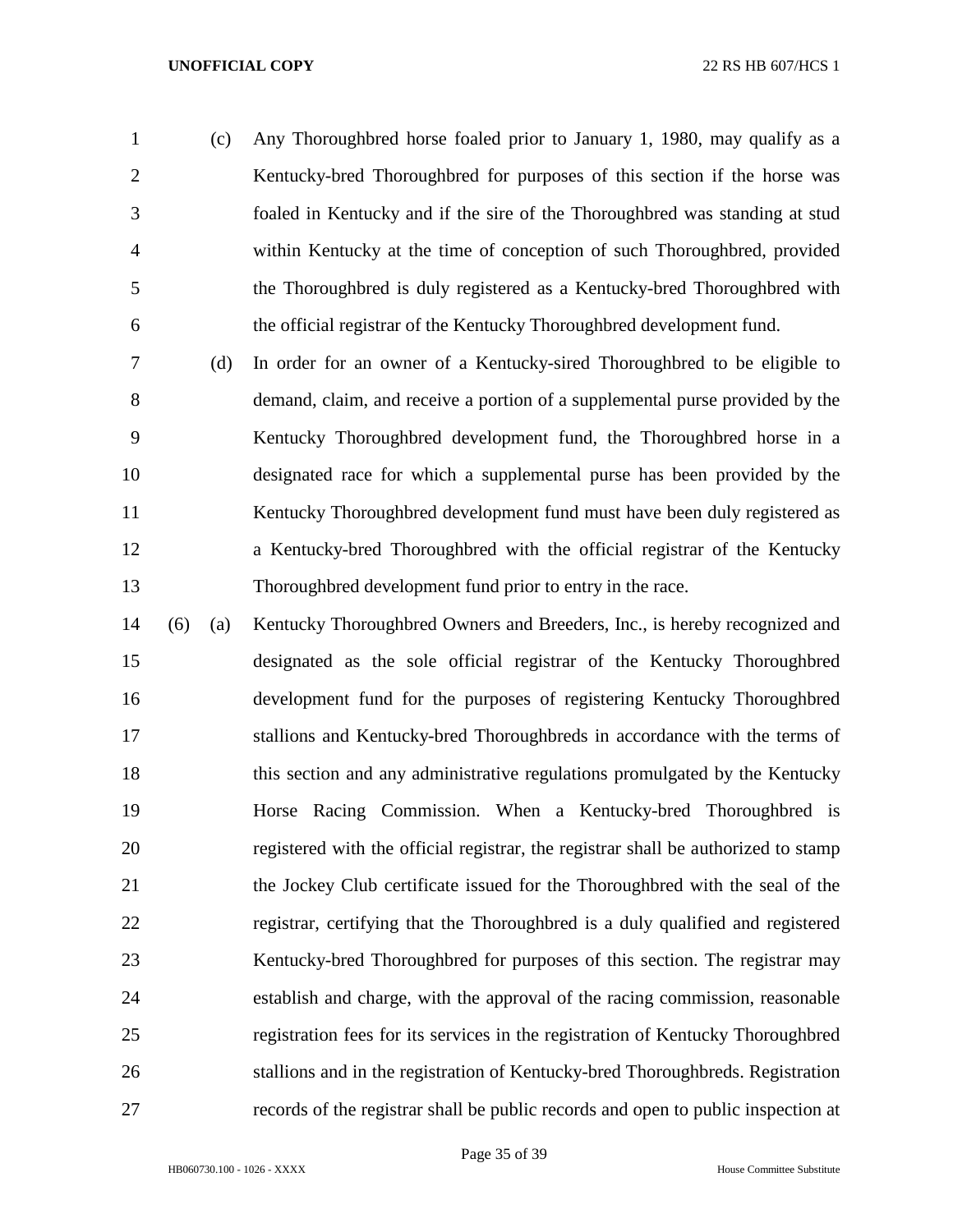all normal business hours and times.

 (b) Any interested party aggrieved by the failure or refusal of the official registrar to register a stallion or Thoroughbred as a Kentucky stallion or as a Kentucky- bred Thoroughbred shall have the right to file with the racing commission, within thirty (30) days of such failure or refusal of the registrar, a petition seeking registration of the Thoroughbred. The racing commission shall promptly hear the matter de novo and issue its order directing the official registrar to register or not to register as it may be determined by the racing commission.

 (7) The Kentucky Horse Racing Commission shall promulgate administrative regulations as may be necessary to carry out the provisions and purposes of this section, including the promulgation of administrative regulations and forms as may be appropriate for the proper registration of Kentucky stallions and Kentucky-bred Thoroughbreds with the official registrar, and shall administer the Kentucky-bred Thoroughbred program created hereby in a manner best designed to promote and aid in the further development of the Thoroughbred breeding industry in Kentucky, to upgrade the quality of Thoroughbred racing in Kentucky, and to improve the quality of Thoroughbred horses bred in Kentucky.

19 Section 19. KRS 230.550 is amended to read as follows:

 (1) There is hereby established an Equine Industry Program at the University of Louisville, under the general control and direction of the university. The purpose of 22 the Equine Industry Program is to provide training and educational opportunities in the horse racing industry relating to, but not limited to, finance, management, marketing, regulation and administration aspects of the horse racing industry, in accordance with the industry needs as determined by the university.

26 (2) There is hereby created a trust and revolving fund for  $\frac{1}{2}$  the equine industry *programs at the University of Louisville, the University of Kentucky, and the*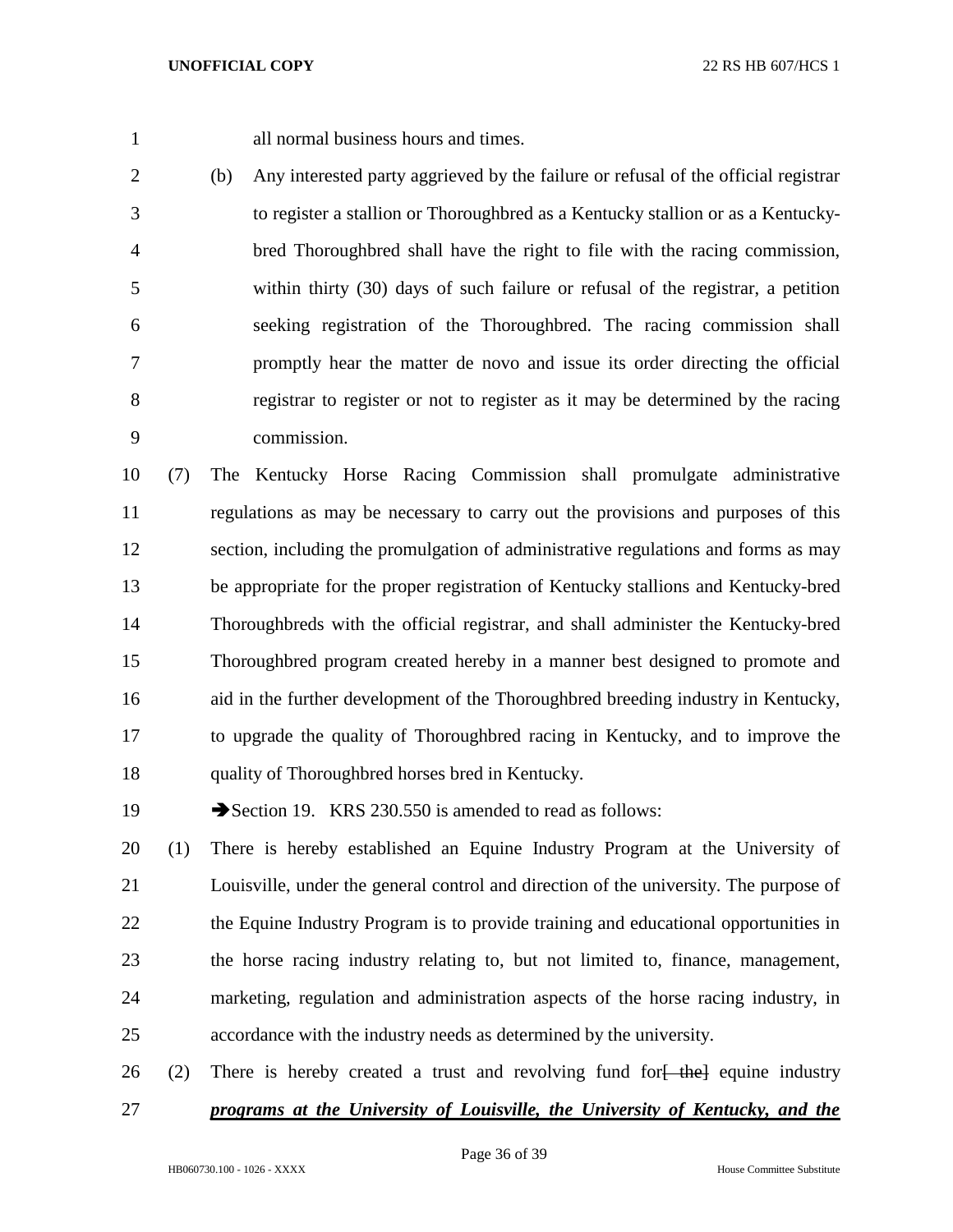*Bluegrass Community and Technical College*[Program], consisting of money allocated to the fund together with money as may be contributed to the fund from all 3 other sources. Money to the credit of the Equine Industry Program fund at the end of each fiscal year shall not lapse but shall be carried forward to the succeeding fiscal year[. Money from the Equine Industry Program fund shall be administered by the University of Louisville and shall be allocated for the funding of the Equine Industry Program].

 (3) The University of Louisville shall utilize personnel and facilities of the University of Kentucky *and the Bluegrass Community and Technical College* when appropriate for assistance in any cooperative undertakings the University of Louisville may wish to enter into with the University of Kentucky *or the Bluegrass Community and Technical College* relating to the Equine Industry Program.

13 Section 20. KRS 230.750 is amended to read as follows:

 The commission, including the tax levied in KRS 138.510, deducted from the gross amount wagered by the person, corporation, or association which operates a harness horse track under the jurisdiction of the racing commission at which betting is conducted through a pari-mutuel or other similar system shall not exceed eighteen percent (18%) of the gross amount handled on straight wagering pools and twenty-five percent (25%) of the gross amount handled on multiple wagering pools, plus the breaks, which shall be 20 made and calculated to the *penny* [dimetal]. Multiple wagering pools shall include daily double, perfecta, double perfecta, quinella, double quinella, trifecta, and other types of exotic betting. An amount equal to three percent (3%) of the total amount wagered and included in the commission of a harness host track shall be allocated by the harness host track in the following manner. Two percent (2%) shall be allocated to the host for capital improvements, promotions, including advertising, or purses, as the host track shall elect. Three-quarters of one percent (3/4 of 1%) shall be allocated to overnight purses. One-quarter of one percent (1/4 of 1%) shall be allocated to the Kentucky standardbred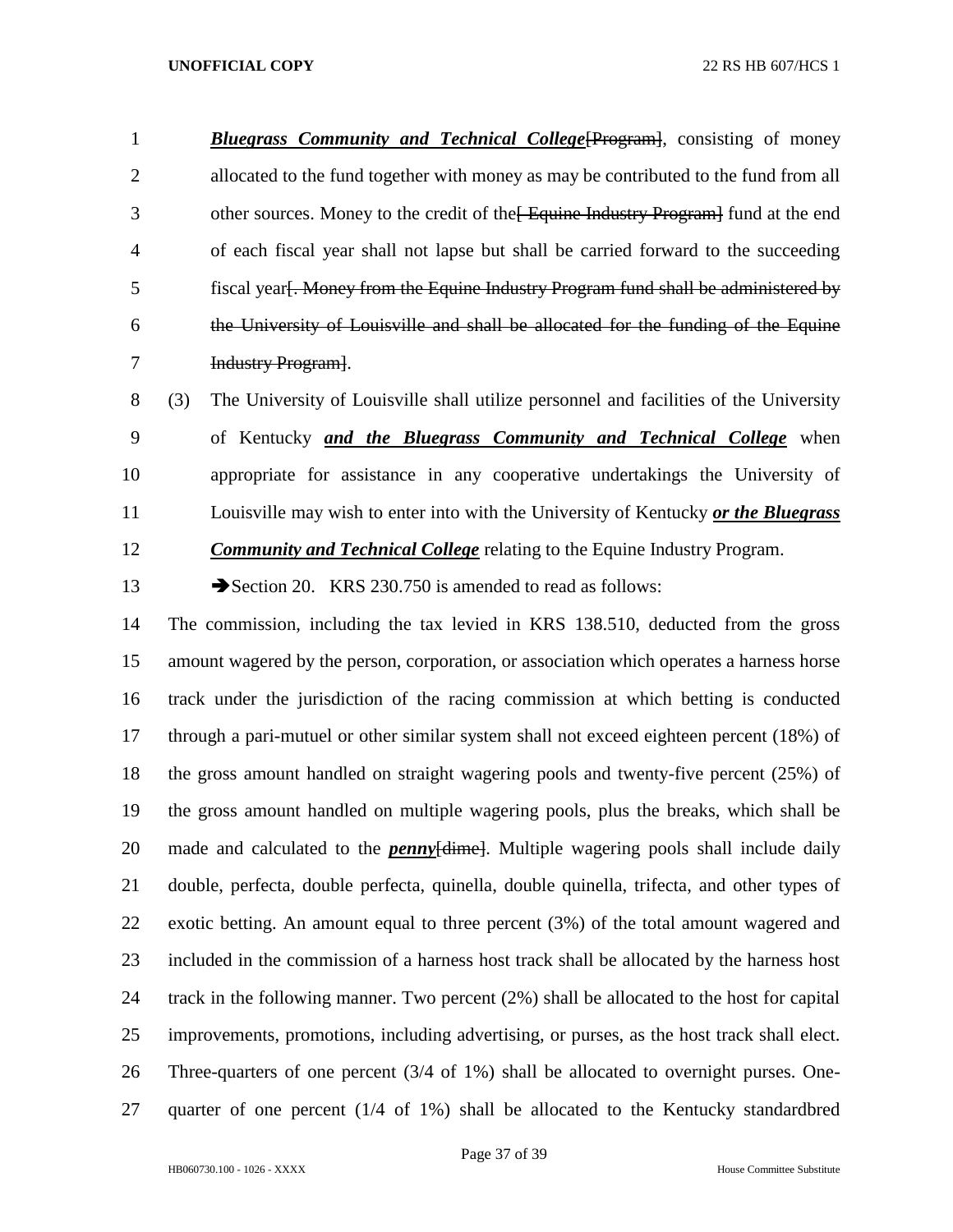development fund. This allocation shall be made after deduction from the commission of the pari-mutuel tax but prior to any other deduction, allocation or division of the commission.

4 Section 21. KRS 230.781 is amended to read as follows: Except as otherwise provided in KRS 230.779(7), the operator of a hub shall not be subject to any fee or tax imposed on racetracks or simulcast facilities under KRS 7 137.170<del>, 138.480</del>, 138.510, or Chapter 230 for the hub operator's wagering and simulcast operations established under KRS 230.775 to 230.785. 9 Section 22. KRS 230.783 is amended to read as follows: (1) Any wager that is made for an account maintained with the hub operator shall be considered to have been made in the Commonwealth of Kentucky. (2) Account holders may communicate instructions concerning account wagers to the hub only by telephonic or other electronic means. (3) None of the following wagers shall be processed through a hub: (a) A wager on live racing accepted by a track; (b) A telephone account wager accepted by a track; (c) An intertrack wager accepted by a receiving track or simulcast facility; or (d) An interstate wager accepted by a receiving track or simulcast facility. (4) Any hub that processes any of the wagers delineated in subsection (3) of this section from a track, receiving track, or simulcast facility shall be subject to revocation of 21 its hub license. (5) Except as provided in KRS 230.752, nothing in KRS 230.775 to 230.785 shall exempt racetracks or simulcast facilities from any taxes imposed under KRS 24 137.170<del>, 138.480]</del>, 138.510, or Chapter 230.  $\rightarrow$  Section 23. The following KRS sections are repealed: 138.480 State tax on race track admissions.

138.490 Report and payment of tax -- Civil penalty.